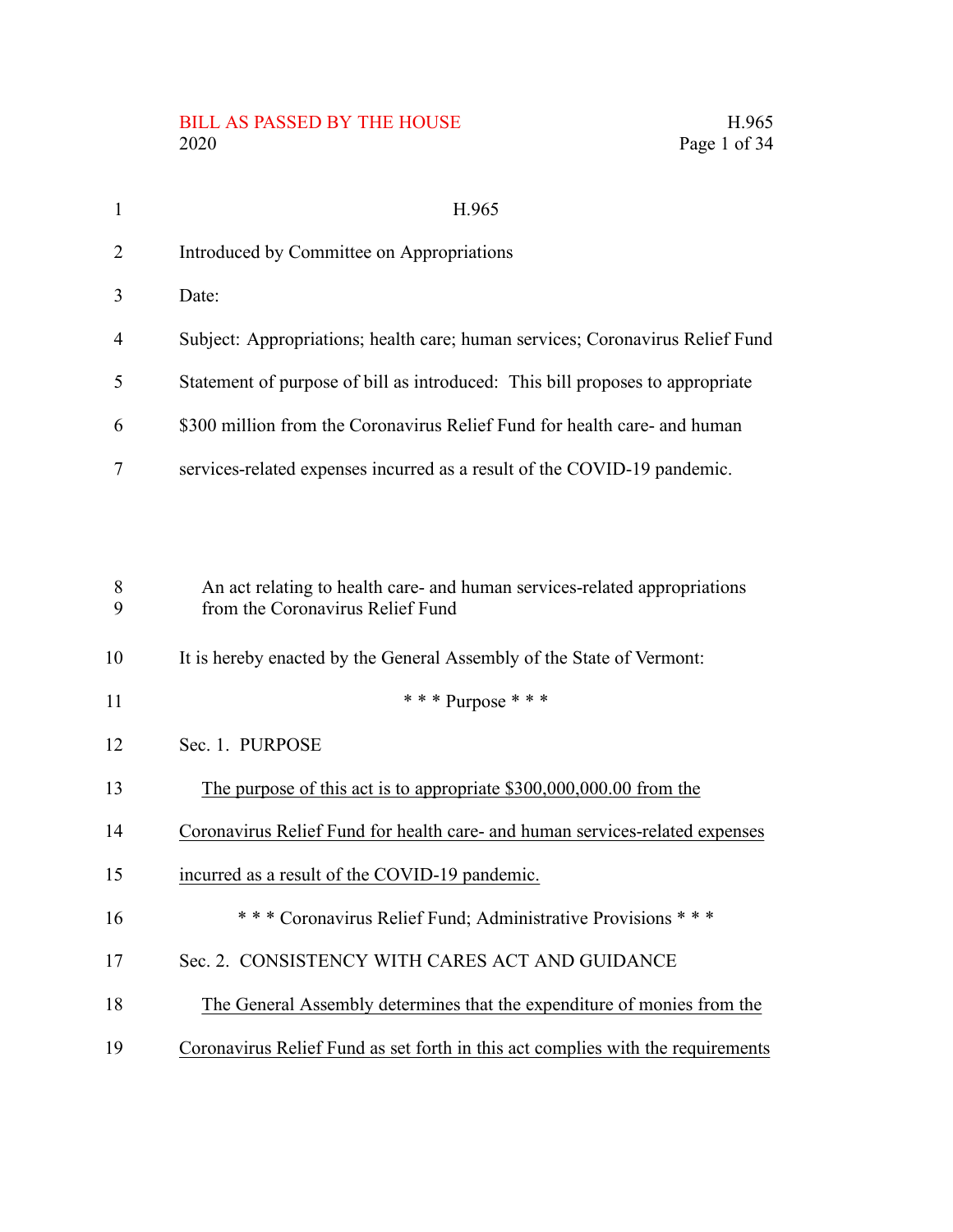## BILL AS PASSED BY THE HOUSE H.965<br>2020 Page 2 of 34

| 1  | of Sec. 5001 of the CARES Act, Pub. L. No. 116-136 and related guidance       |
|----|-------------------------------------------------------------------------------|
| 2  | because the costs to be covered:                                              |
| 3  | are necessary expenditures incurred due to the public health<br>(1)           |
| 4  | emergency with respect to Coronavirus Disease 2019 (COVID-19);                |
| 5  | were not accounted for in Vermont's fiscal year 2020 budget; and<br>(2)       |
| 6  | were, or will be, incurred during the period beginning on March 1,<br>(3)     |
| 7  | 2020 and ending on December 30, 2020.                                         |
| 8  | Sec. 3. GRANT RECIPIENT REQUIREMENTS; REVERSION AND                           |
| 9  | REALLOCATION SCHEDULE                                                         |
| 10 | All appropriations made from the State's Coronavirus Relief Fund (CRF)        |
| 11 | in this and other bills passed after March 1, 2020 as part of the 2020        |
| 12 | legislative session are made with the knowledge that the statutory and        |
| 13 | regulatory context is constantly changing. Additional federal legislation may |
| 14 | further change the potential for and appropriateness of CRF usage. As a       |
| 15 | result:                                                                       |
| 16 | (1) Appropriations from the CRF are subject to changes in source of           |
| 17 | funds that may occur as the result of subsequent legislation or through       |
| 18 | administrative actions, where permissible by law.                             |
| 19 | Specific CRF uses may need to change based on changes to federal<br>(2)       |
| 20 | laws or on revised or updated federal guidance.                               |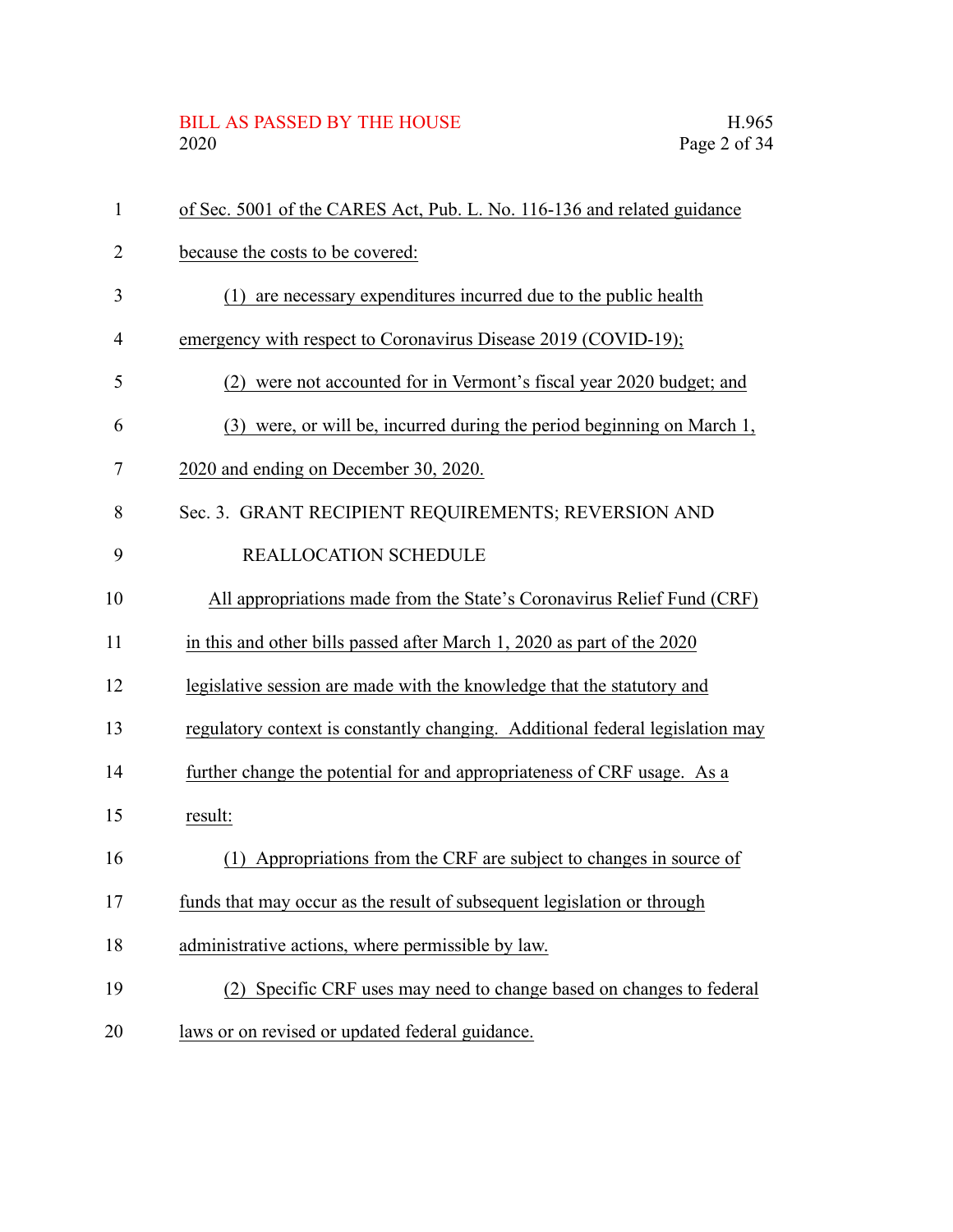# BILL AS PASSED BY THE HOUSE H.965<br>2020 Page 3 of 34

| 1              | (3) It is the responsibility of all entities receiving CRF monies to ensure     |
|----------------|---------------------------------------------------------------------------------|
| $\overline{2}$ | compliance with all federal guidelines as to CRF spending and use.              |
| 3              | (4) Unless otherwise authorized by the Commissioner of Finance and              |
| 4              | Management, any monies appropriated from the CRF shall revert to the CRF        |
| 5              | to the extent that they have not been expended by December 20, 2020 to          |
| 6              | enable reallocation.                                                            |
| 7              | Sec. 4. CORONAVIRUS RELIEF FUND GRANTS; CONDITIONS                              |
| 8              | (a) Any person receiving a grant comprising monies from the Coronavirus         |
| 9              | Relief Fund shall use the monies only for purposes that comply with the         |
| 10             | requirements of Sec. 5001 of the CARES Act, Pub. L. No. 116-136 and related     |
| 11             | guidance.                                                                       |
| 12             | (b) Any person who expends monies from the Coronavirus Relief Fund for          |
| 13             | purposes not eligible under Sec. 5001 of the CARES Act, Pub. L. No. 116-136     |
| 14             | and related guidance shall be liable for repayment of the funds to the State of |
| 15             | Vermont; provided, however, that a person shall not be liable for such          |
| 16             | repayment if the person expended the monies in good faith reliance on           |
| 17             | authorization of the proposed expenditure by or specific guidance from the      |
| 18             | agency or department administering the grant program.                           |
| 19             | (c) The Attorney General or a State agency or department administering a        |
| 20             | grant program established or authorized under this act may seek appropriate     |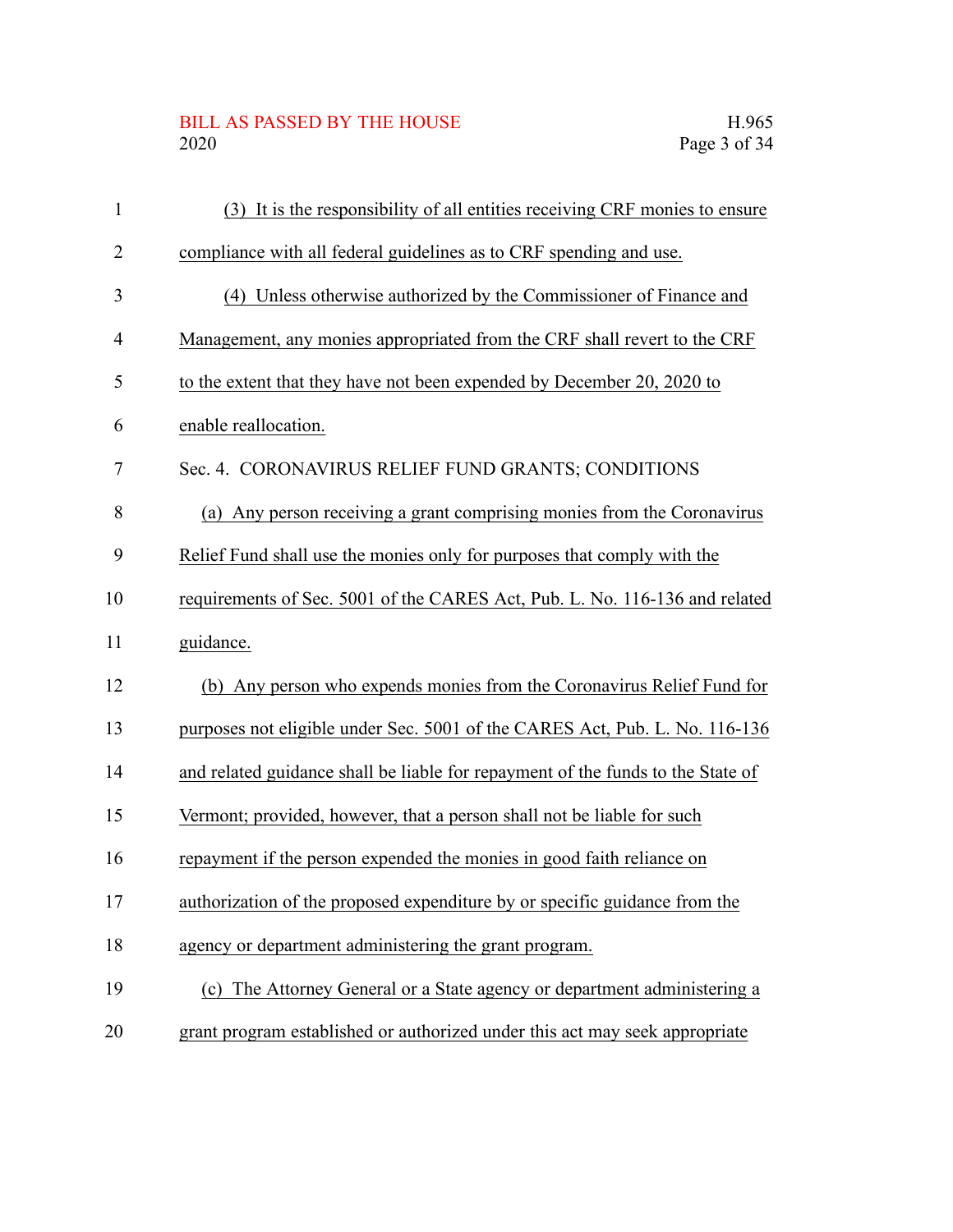# BILL AS PASSED BY THE HOUSE H.965<br>2020 Page 4 of 34

| $\mathbf{1}$   | criminal or civil penalties as authorized by law for a violation of the terms or  |
|----------------|-----------------------------------------------------------------------------------|
| 2              | conditions of the applicable program, grant, or award.                            |
| 3              | Sec. 5. CORONAVIRUS RELIEF FUND; RECORD KEEPING;                                  |
| $\overline{4}$ | <b>COMPLIANCE; REPORTS</b>                                                        |
| 5              | (a) In order to ensure compliance with the requirements of Sec. 5001 of the       |
| 6              | CARES Act, Pub. L. No. 116-136, and related guidance, and to assist the State     |
| 7              | in demonstrating such compliance:                                                 |
| 8              | any agency or department, and any subrecipient of a grant, that is<br>(1)         |
| 9              | authorized to disburse grant funds appropriated by this act shall include         |
| 10             | standard audit provisions, as required by Agency of Administration Bulletins      |
| 11             | 3.5 and 5, in all contracts, loans, and grant agreements; and                     |
| 12             | (2) each grant recipient shall report on its use of the monies received           |
| 13             | pursuant to this act to the agency or department administering the grant as       |
| 14             | required by that agency or department and shall maintain records of its           |
| 15             | expenditures of the monies for three years, or for a longer period if so required |
| 16             | by State or federal law, to enable verification as needed.                        |
| 17             | (b) On or before July 31, 2020 and September 1, 2020, each agency or              |
| 18             | department administering a grant program pursuant to this act shall provide       |
| 19             | information to the legislative committees of jurisdiction, including the House    |
| 20             | and Senate Committees on Appropriations, regarding its distribution of grant      |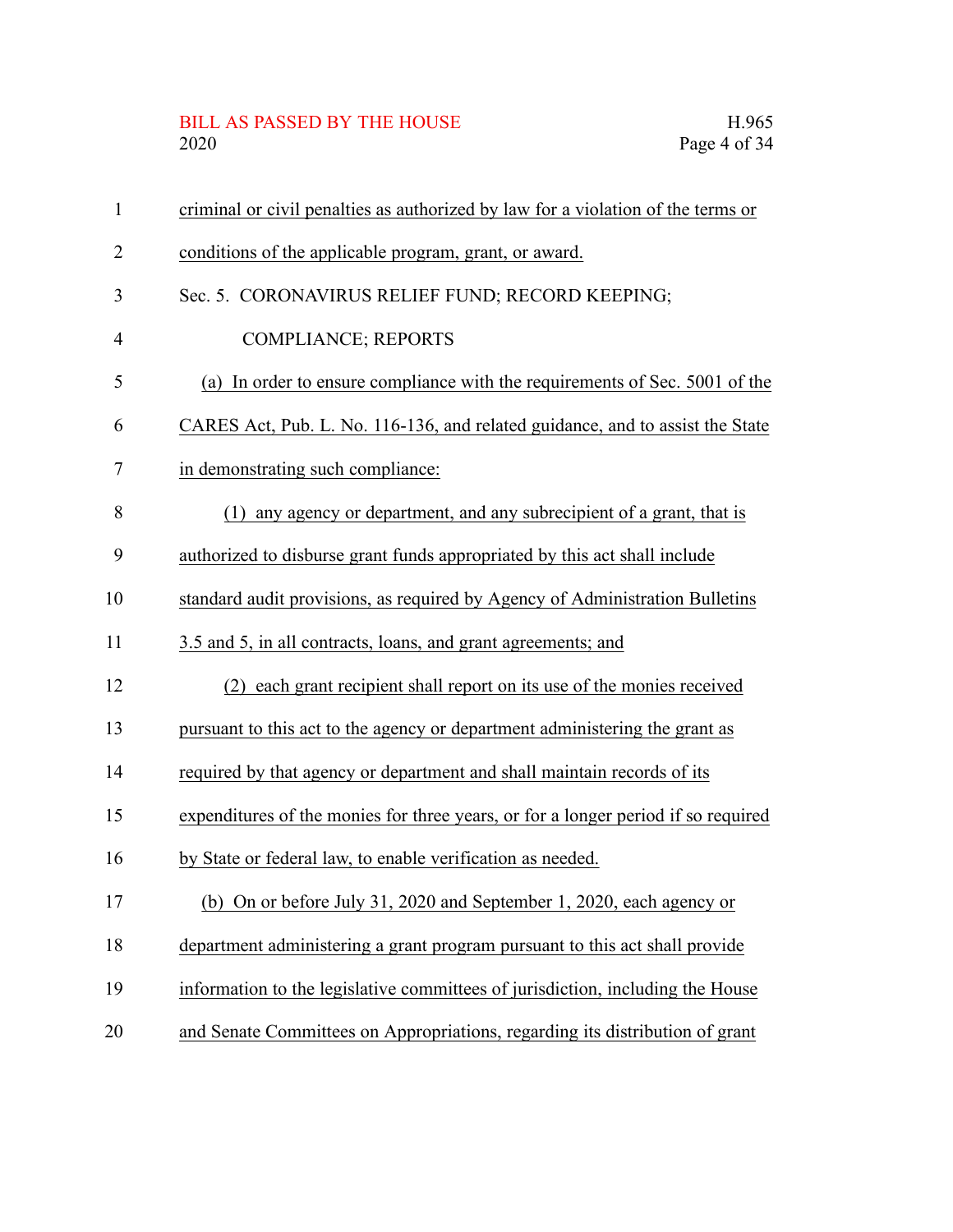# BILL AS PASSED BY THE HOUSE H.965<br>2020 Page 5 of 34

| $\mathbf{1}$ | funds to date, the amount of grant funds that remains available for distribution,  |
|--------------|------------------------------------------------------------------------------------|
| 2            | and its plans for awarding the available funds by December 20, 2020.               |
| 3            | *** Health Care Provider Stabilization Program ***                                 |
| 4            | Sec. 6. HEALTH CARE PROVIDER STABILIZATION PROGRAM;                                |
| 5            | CORONAVIRUS RELIEF FUND; APPROPRIATION                                             |
| 6            | (a) The sum of $$250,570,000.00$ is appropriated from the Coronavirus              |
| 7            | Relief Fund to the Agency of Human Services in fiscal year 2021 for purposes       |
| 8            | of establishing the Health Care Provider Stabilization Grant Program as set        |
| 9            | forth in this section.                                                             |
| 10           | The General Assembly determines that the expenditure of monies from<br>(b)         |
| 11           | the Coronavirus Relief Fund as set forth in this section is necessary to stabilize |
| 12           | health care providers based on their COVID-19-related costs and the fiscal         |
| 13           | impacts of disruptions to their business operations as a result of COVID-19.       |
| 14           | Health care providers have had to change their care delivery models, suspend       |
| 15           | elective procedures and surgeries, reduce patient volume, acquire additional       |
| 16           | equipment and supplies, and make other modifications to their practices in         |
| 17           | order to respond to and mitigate the effects of the COVID-19 public health         |
| 18           | emergency.                                                                         |
| 19           | $(c)(1)$ The Agency of Human Services shall establish the Health Care              |
| 20           | Provider Stabilization Grant Program to disburse the funds appropriated in this    |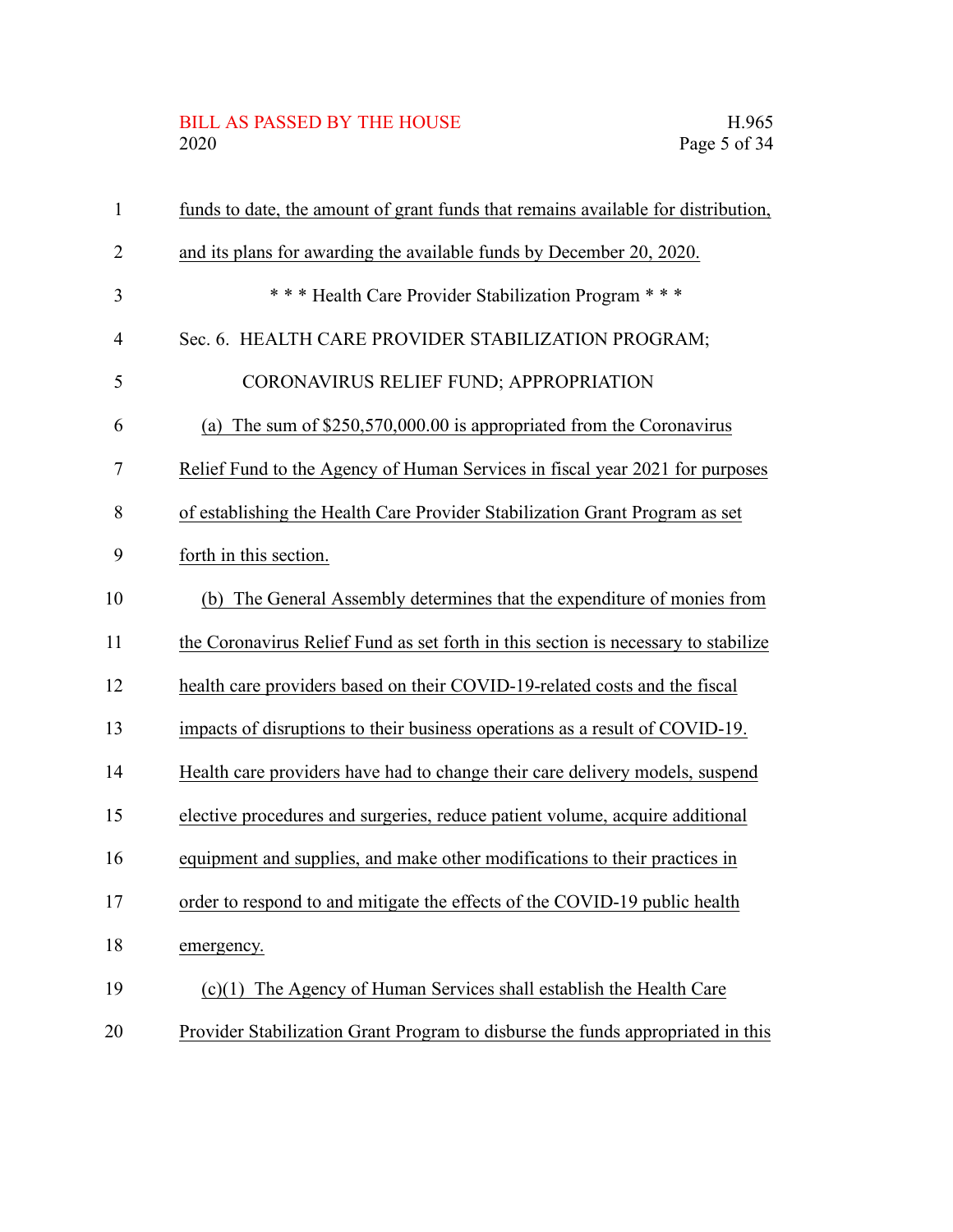## BILL AS PASSED BY THE HOUSE H.965<br>2020 Page 6 of 34

| $\mathbf{1}$   | section to eligible health care provider applicants as expeditiously as possible  |
|----------------|-----------------------------------------------------------------------------------|
| $\overline{2}$ | using a needs-based application process.                                          |
| 3              | Based on federal law and guidance, the Agency shall establish<br>(2)              |
| $\overline{4}$ | guidelines identifying the specific types of costs for which grant recipients     |
| 5              | may use grant funds. Costs are not compensable under this section if the same     |
| 6              | costs or expenses have been or will be covered by insurance or by another         |
| 7              | State or federal grant; provided, however, that this restriction does not include |
| 8              | loans or advance payments for which repayment is expected.                        |
| 9              | $(3)(A)$ Providers of health care services in the following categories shall      |
| 10             | be eligible to apply for grant funds pursuant to this section if the provider is  |
| 11             | located in Vermont and delivers health care services in this State:               |
| 12             | (i) hospitals, including community hospitals and psychiatric                      |
| 13             | hospitals;                                                                        |
| 14             | health care professional services, including independent<br>(ii)                  |
| 15             | medical practices, hospital-owned medical practices, designated and               |
| 16             | specialized services agencies, federally qualified health centers, rural health   |
| 17             | clinics, ambulatory surgical centers, and laboratory and imaging centers;         |
| 18             | dental services;<br>(iii)                                                         |
| 19             | (iv) other professional services, including mental health providers,              |
| 20             | residential and nonresidential substance use disorder treatment providers,        |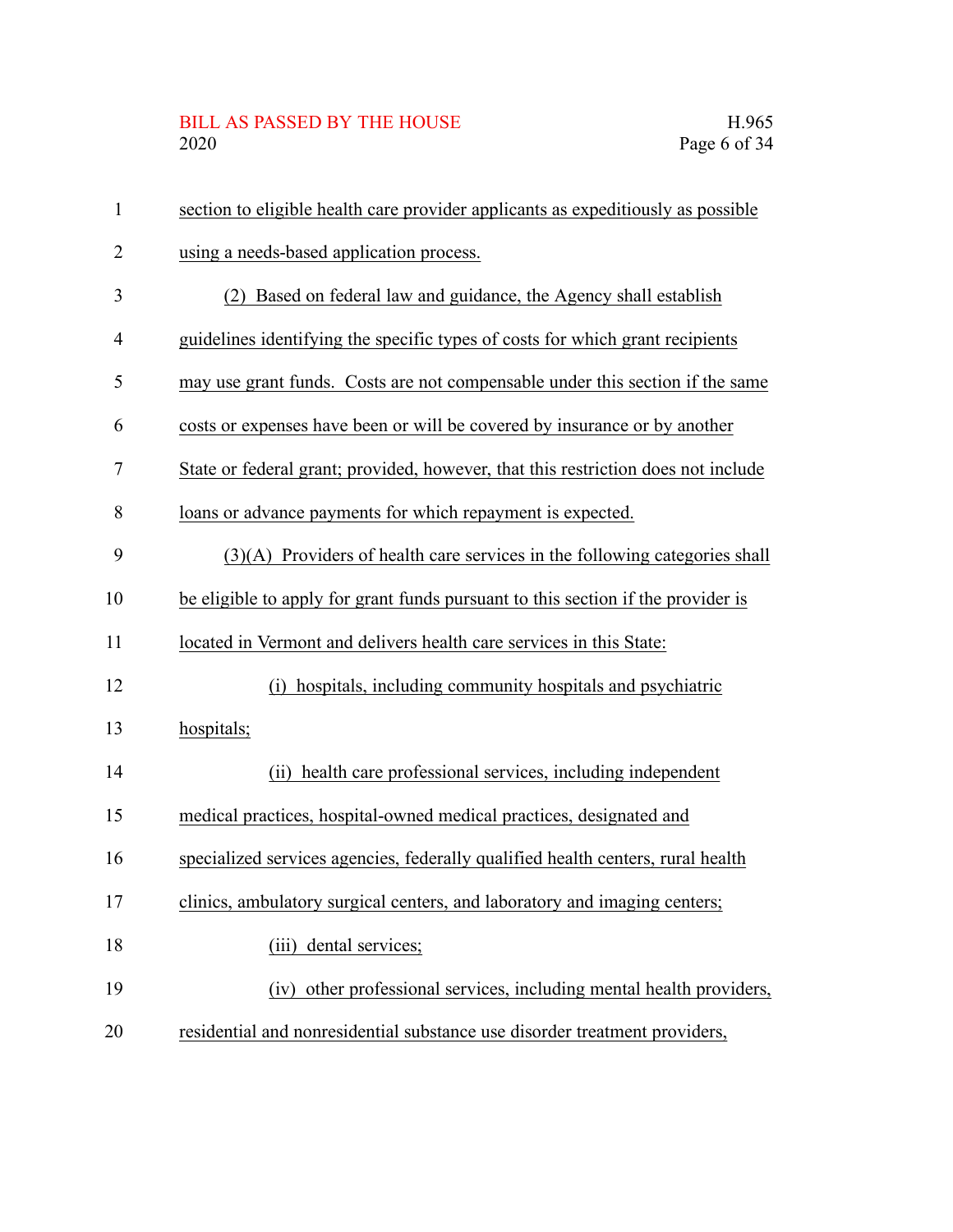# BILL AS PASSED BY THE HOUSE H.965<br>2020 Page 7 of 34

| $\mathbf{1}$   | advanced practice registered nurses, physical therapists, podiatrists,             |
|----------------|------------------------------------------------------------------------------------|
| 2              | optometrists, chiropractors, and other health care providers;                      |
| 3              | (v) home health and hospice agencies;                                              |
| $\overline{4}$ | (vi) pharmacy services;                                                            |
| 5              | (vii) facility- and community-based long-term care services,                       |
| 6              | including skilled nursing facilities, nursing homes, residential care homes,       |
| 7              | assisted living facilities, and adult day service providers; and                   |
| 8              | (viii) organizations recognized by the Agency of Human Services                    |
| 9              | through their status as provider grant recipients providing health support         |
| 10             | services, including the area agencies on aging and organizations providing peer    |
| 11             | support services.                                                                  |
| 12             | (B) The Agency of Human Services shall evaluate applicants based                   |
| 13             | on their demonstrated need and ability to meet the criteria set forth in           |
| 14             | subsection (d) of this section, not on the basis of a provider applicant's size or |
| 15             | its proportion of health care spending in this State, and shall consider the       |
| 16             | impact of the requested funds on the applicant's sustainability.                   |
| 17             | (d) In determining whether and how much to award an applicant from the             |
| 18             | Health Care Provider Stabilization Grant Program, the Agency shall consider        |
| 19             | the applicant's demonstrated need and the extent to which the applicant meets      |
| 20             | some or all of the following criteria, to the extent applicable:                   |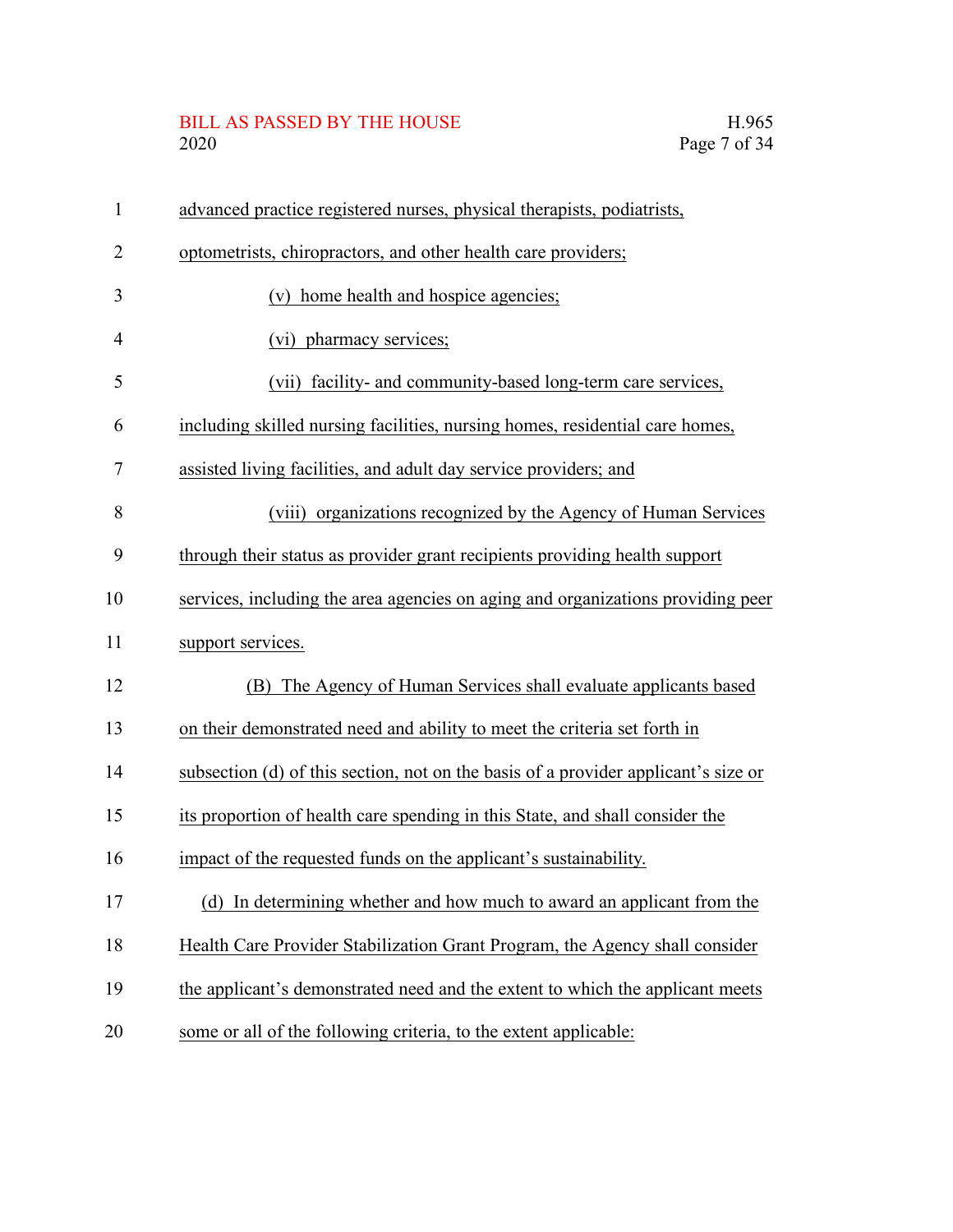# BILL AS PASSED BY THE HOUSE H.965<br>2020 Page 8 of 34

| $\mathbf{1}$   | The applicant would use the grant funds to sustain or improve the<br>(1)          |
|----------------|-----------------------------------------------------------------------------------|
| $\overline{2}$ | quality of health care services, including essential community services and       |
| 3              | services delivered using telehealth, provided during the COVID-19 public          |
| $\overline{4}$ | health emergency.                                                                 |
| 5              | (2) The applicant would use the grant funds to prepare for mitigating or          |
| 6              | responding to anticipated surges in COVID-19 cases or to prepare to meet          |
| 7              | increased needs for specific types of services, such as the likely demand for     |
| 8              | mental health services as a result of prolonged social isolation and economic     |
| 9              | stress due to the COVID-19 public health emergency.                               |
| 10             | The applicant would use the grant funds to provide or support<br>(3)              |
| 11             | services that would otherwise likely become limited or unavailable as a result    |
| 12             | of business disruptions caused by the COVID-19 public health emergency, or        |
| 13             | the grant funds would enable the applicant to withstand and recover from          |
| 14             | business disruptions caused by the COVID-19 public health emergency, or           |
| 15             | both.                                                                             |
| 16             | (4) The applicant would use the grant funds to supplement existing                |
| 17             | patient financial assistance programs in order to assist patients whose financial |
| 18             | situations have been negatively affected by the COVID-19 public health            |
| 19             | emergency or to enable the applicant to continue providing services to            |
| 20             | Medicaid beneficiaries, or both.                                                  |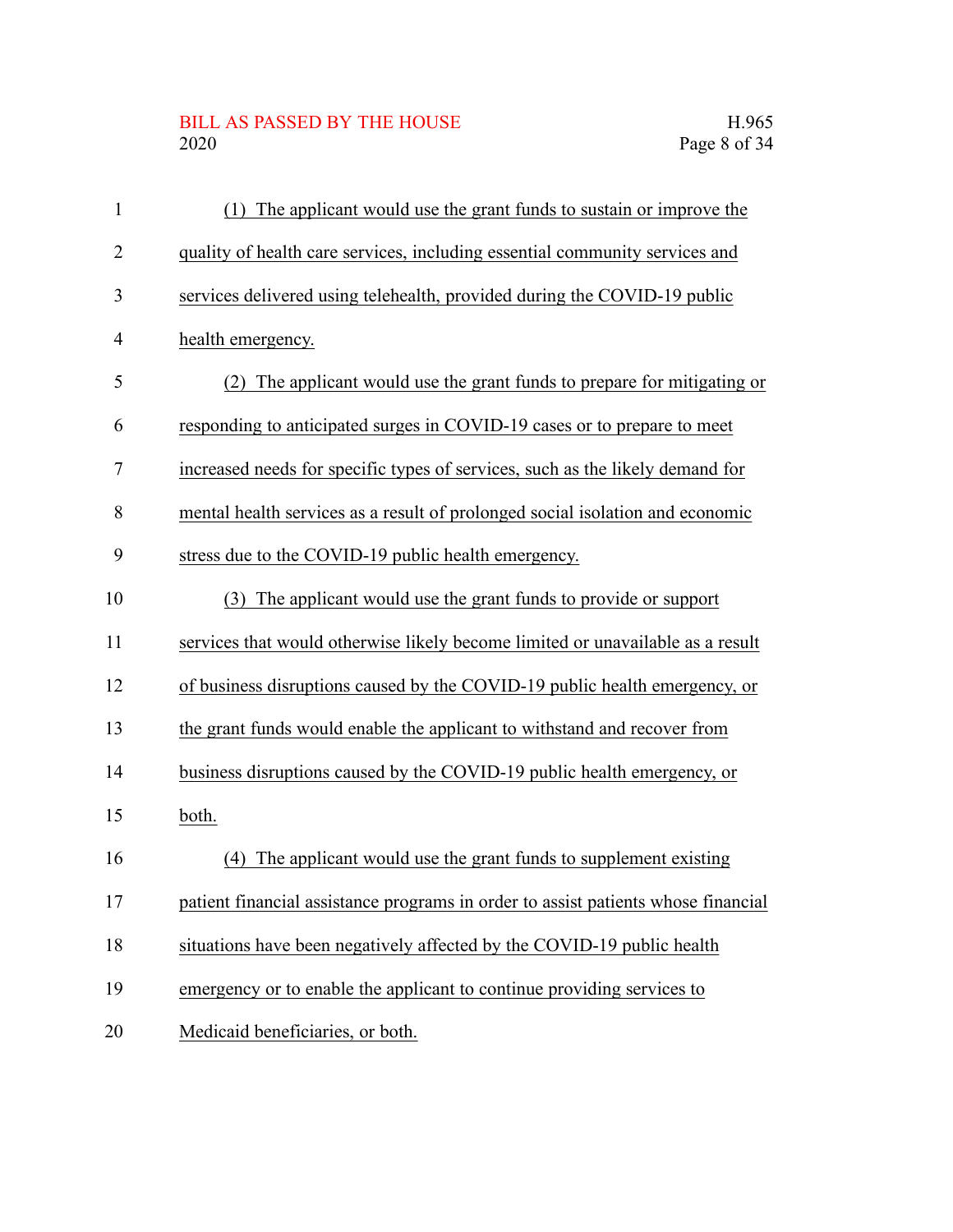## BILL AS PASSED BY THE HOUSE H.965<br>2020 Page 9 of 34

| $\mathbf{1}$ | The applicant appears capable of making appropriate and efficient<br>(5)              |
|--------------|---------------------------------------------------------------------------------------|
| 2            | use of the grant funds.                                                               |
| 3            | $(e)(1)(A)$ The Agency shall provide notice and outreach regarding the                |
| 4            | availability of the grants and grant applications to health care providers and        |
| 5            | provider organizations in a timely manner.                                            |
| 6            | The information the Agency requires a provider to provide in an<br>(B)                |
| 7            | application for the Health Care Provider Stabilization Grant Program should           |
| 8            | not exceed the minimum necessary to demonstrate the applicant's need for the          |
| 9            | grant funds requested and the degree to which the provider satisfies some or all      |
| 10           | of the criteria in subsection (d) of this section, to the extent applicable.          |
| 11           | (C) The Agency shall consider each application received and shall                     |
| 12           | prioritize applications and the amount of each grant award based on the               |
| 13           | applicant's level of financial need and on the extent to which the applicant          |
| 14           | satisfies some or all of the criteria set forth in subsection (d) of this section, to |
| 15           | the extent applicable.                                                                |
| 16           | Grants to be awarded pursuant to this section may be requested and<br>(2)             |
| 17           | disbursed as a single payment or as multiple payments, depending on the needs         |
| 18           | of the applicant and the proposed uses of the funds, provided that all funds          |
| 19           | shall be disbursed, and cover costs incurred, on or before December 30, 2020          |
| 20           | as required by the CARES Act.                                                         |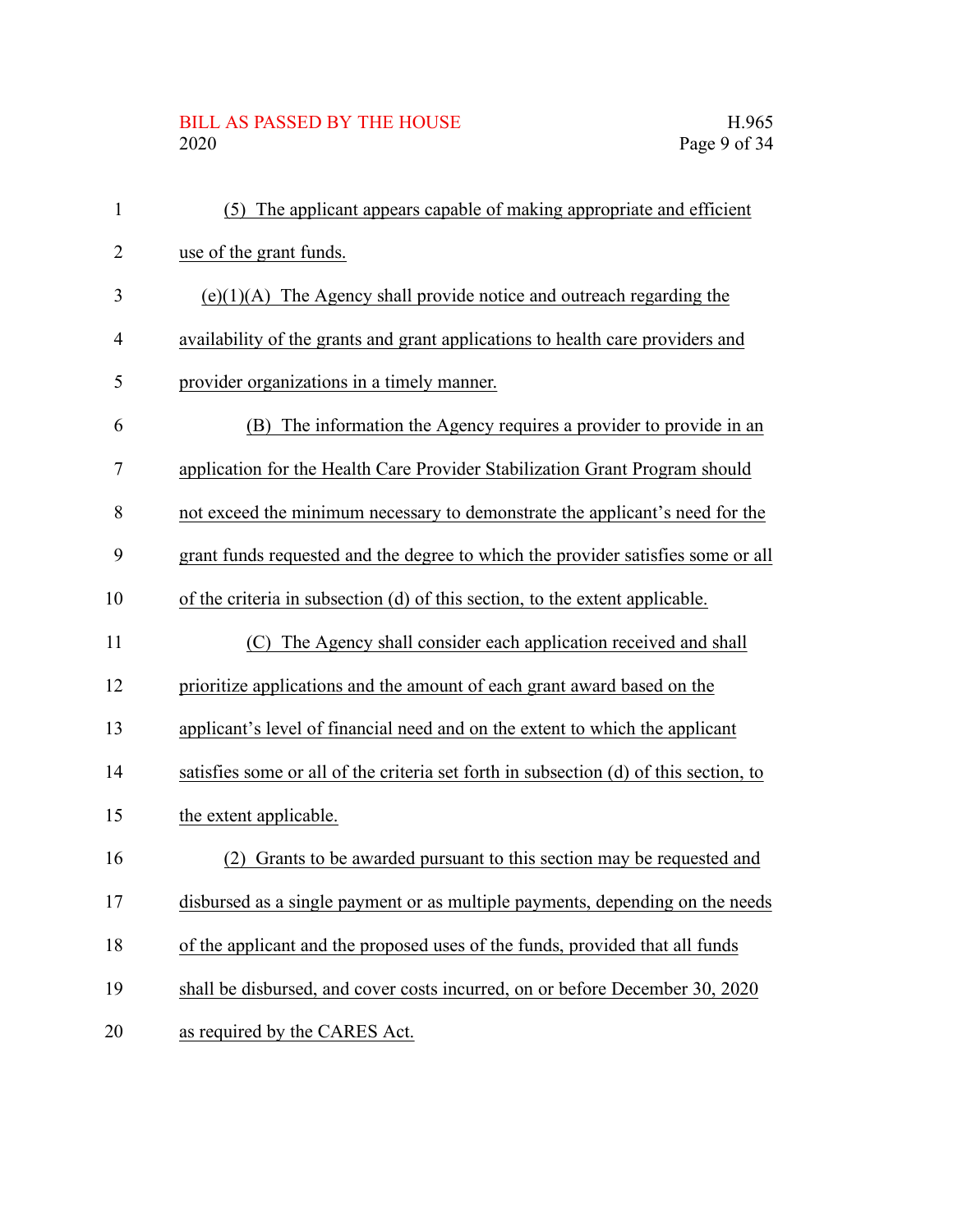## BILL AS PASSED BY THE HOUSE H.965<br>2020 Page 10 of 34

| $\mathbf{1}$   | Notwithstanding any provision of this section to the contrary, of the<br>(3)     |
|----------------|----------------------------------------------------------------------------------|
| $\overline{2}$ | funds appropriated pursuant to subsection (a) of this section:                   |
| 3              | (A) at least $$5,000,000.00$ in grant funds shall be awarded to nursing          |
| $\overline{4}$ | homes; and                                                                       |
| 5              | (B) at least \$8,500,000.00 in grant funds shall be awarded and                  |
| 6              | divided between residential and nonresidential substance use disorder            |
| 7              | treatment programs, home health and hospice agencies, and designated and         |
| 8              | specialized services agency programs specific to individuals with intellectual   |
| 9              | and developmental disabilities and traumatic brain injuries.                     |
| 10             | $(f)(1)$ On or before July 31, 2020, the Agency of Human Services shall          |
| 11             | provide information to the House Committees on Appropriations, on Health         |
| 12             | Care, and on Human Services and the Senate Committees on Appropriations          |
| 13             | and on Health and Welfare regarding its distribution of Health Care Provider     |
| 14             | Stabilization Program grant funds to date, including the types of providers      |
| 15             | awarded funds, the aggregate amounts awarded by provider type, and the           |
| 16             | aggregate amounts awarded by geographic region of the State.                     |
| 17             | (2) On or before September 1, 2020, the Agency of Human Services shall           |
| 18             | provide information to the House Committees on Appropriations, on Health         |
| 19             | Care, and on Human Services and the Senate Committees on Appropriations          |
| 20             | and on Health and Welfare regarding its distribution of Health Care Provider     |
| 21             | Stabilization Program grant funds since those included in the report required in |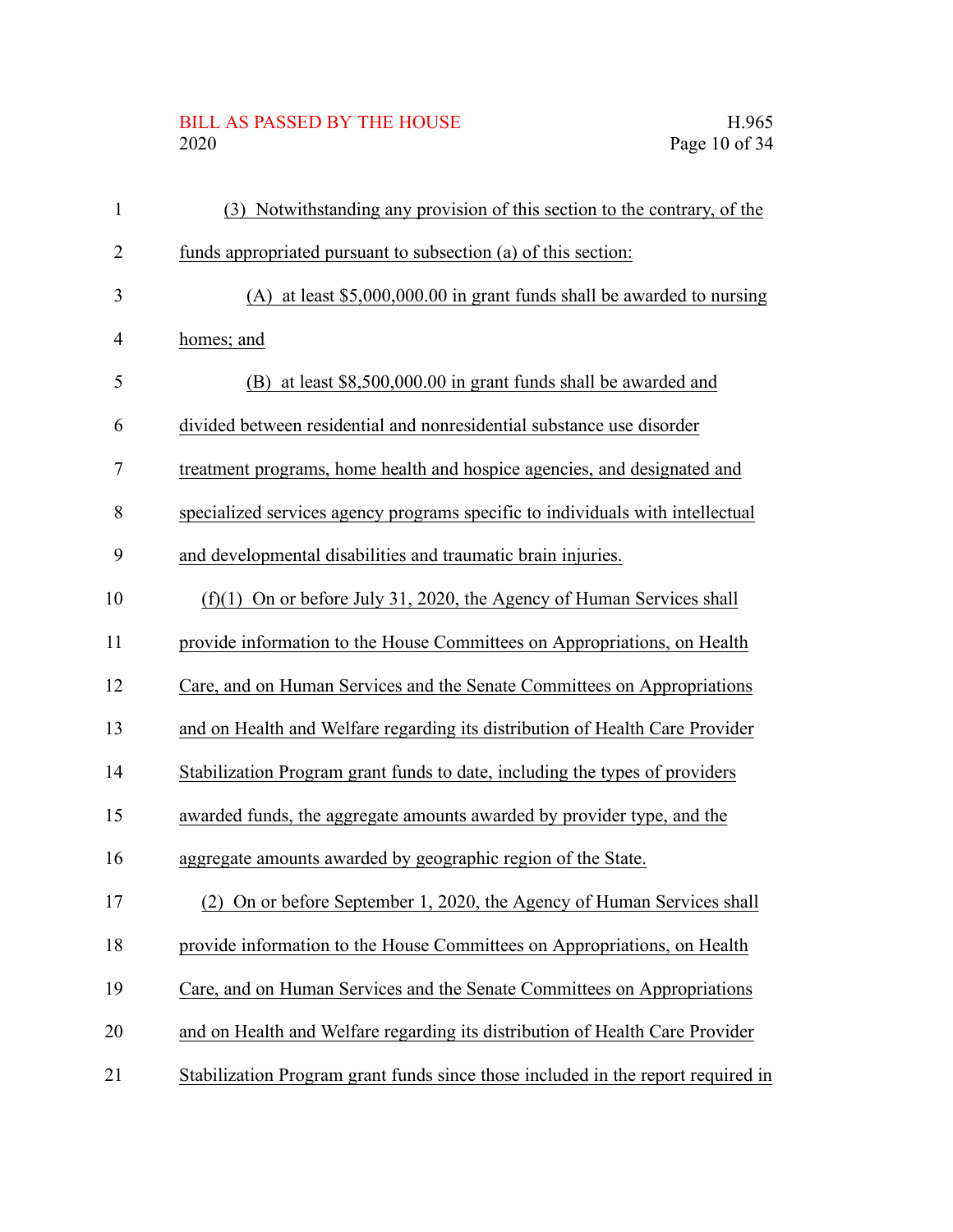# BILL AS PASSED BY THE HOUSE H.965<br>2020 Page 11 of 34

| $\mathbf{1}$   | subdivision (1) of this subsection, including the types of providers awarded     |
|----------------|----------------------------------------------------------------------------------|
| $\overline{2}$ | funds, the aggregate amounts awarded by provider type, and the aggregate         |
| 3              | amounts awarded by geographic region of the State, and any amounts               |
| $\overline{4}$ | remaining for allocation.                                                        |
| 5              | (3) On or before January 15, 2021, the Agency of Human Services shall            |
| 6              | report to the House Committees on Appropriations, on Health Care, and on         |
| $\overline{7}$ | Human Services and the Senate Committees on Appropriations and on Health         |
| 8              | and Welfare the specific grant amount or amounts awarded to each recipient of    |
| 9              | funds under the Health Care Provider Stabilization Program.                      |
| 10             | *** Community Health Investments ***                                             |
| 11             | Sec. 7. COMMUNITY HEALTH INVESTMENTS; CORONAVIRUS                                |
| 12             | RELIEF FUND; APPROPRIATION                                                       |
| 13             | (a) The sum of $$9,000,000.00$ is appropriated from the Coronavirus Relief       |
| 14             | Fund to the Agency of Human Services in fiscal year 2021 in order to sustain     |
| 15             | existing population health management programs.                                  |
| 16             | The General Assembly determines that the expenditure of monies from<br>(b)       |
| 17             | the Coronavirus Relief Fund as set forth in this section is necessary to promote |
| 18             | the health of Vermonters, including identifying patients most at risk from       |
| 19             | COVID-19, providing outreach and education regarding prevention of and           |
| 20             | testing for COVID-19, expanding access to telehealth, and maintaining care       |
| 21             | management programs to help patients manage chronic conditions while             |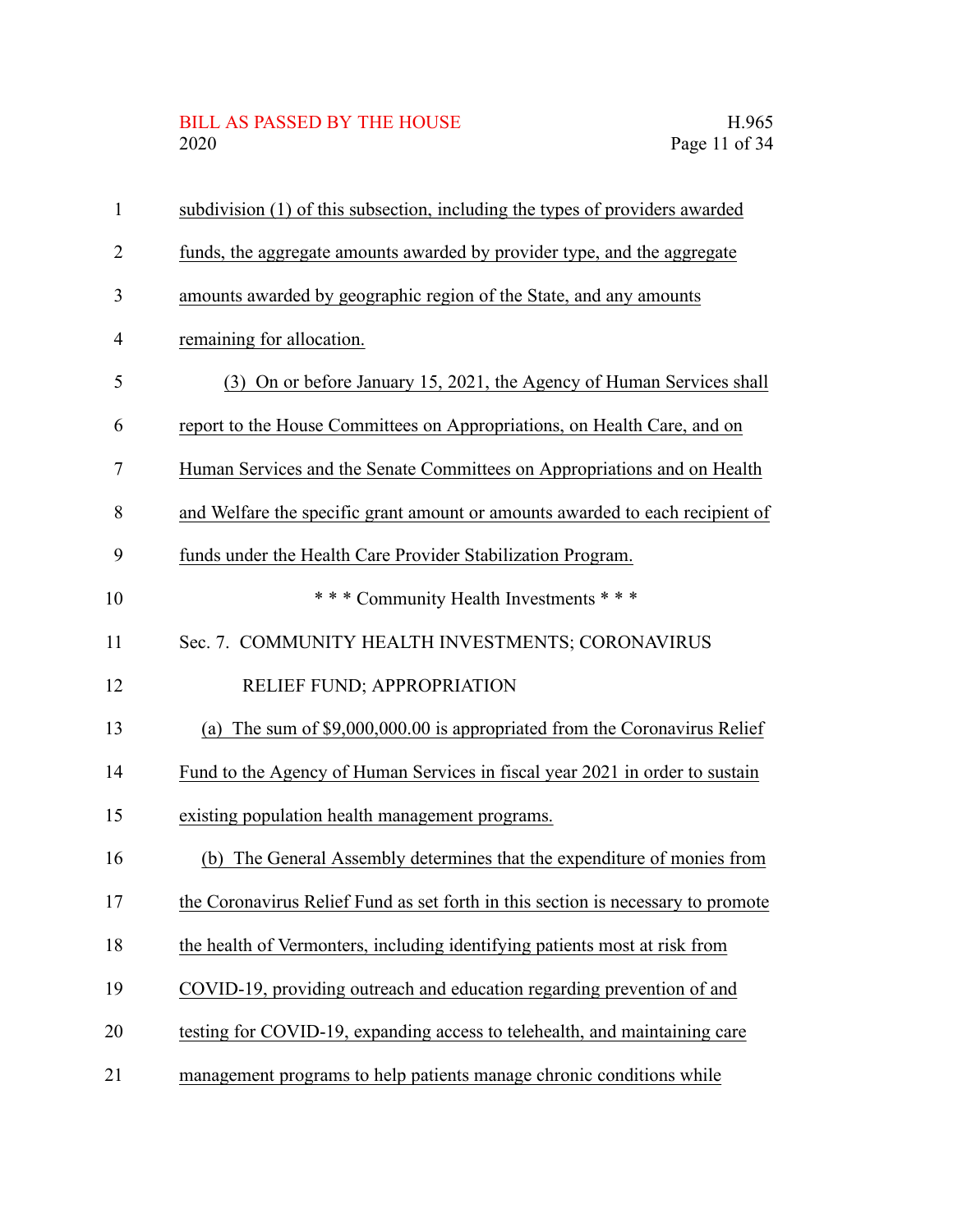# BILL AS PASSED BY THE HOUSE H.965<br>2020 Page 12 of 34

| $\mathbf{1}$   | access to health care services is limited as a result of the COVID-19 public     |
|----------------|----------------------------------------------------------------------------------|
| 2              | health emergency.                                                                |
| 3              | *** COVID-19-Related Health Disparities ***                                      |
| $\overline{4}$ | Sec. 8. ADDRESSING HEALTH DISPARITIES; CORONAVIRUS RELIEF                        |
| 5              | FUND; APPROPRIATION                                                              |
| 6              | The sum of \$1,000,000.00 is appropriated from the Coronavirus Relief<br>(a)     |
| 7              | Fund to Department of Health in fiscal year 2021 for purposes of addressing      |
| 8              | health disparities in Vermont as they relate to COVID-19 by providing direct     |
| 9              | services to affected populations and conducting outreach to isolated             |
| 10             | individuals at high risk of adverse outcomes from COVID-19.                      |
| 11             | The General Assembly determines that the expenditure of monies from<br>(b)       |
| 12             | the Coronavirus Relief Fund as set forth in this section is necessary to reduce  |
| 13             | health disparities that disproportionately affect individuals who belong to or   |
| 14             | identify with certain social categories by providing all Vermont residents with  |
| 15             | an equal opportunity to be healthy and to protect themselves and others from     |
| 16             | COVID-19.                                                                        |
| 17             | $(c)(1)$ The Department of Health shall use the funds appropriated in this       |
| 18             | section to provide up to 10 grants to community agencies to provide direct       |
| 19             | services to populations most likely to experience adverse outcomes from          |
| 20             | COVID-19 based on factors such as race or ethnicity, immigrant status, sexual    |
| 21             | orientation, gender identity, disability, age, and geographic location. Grantees |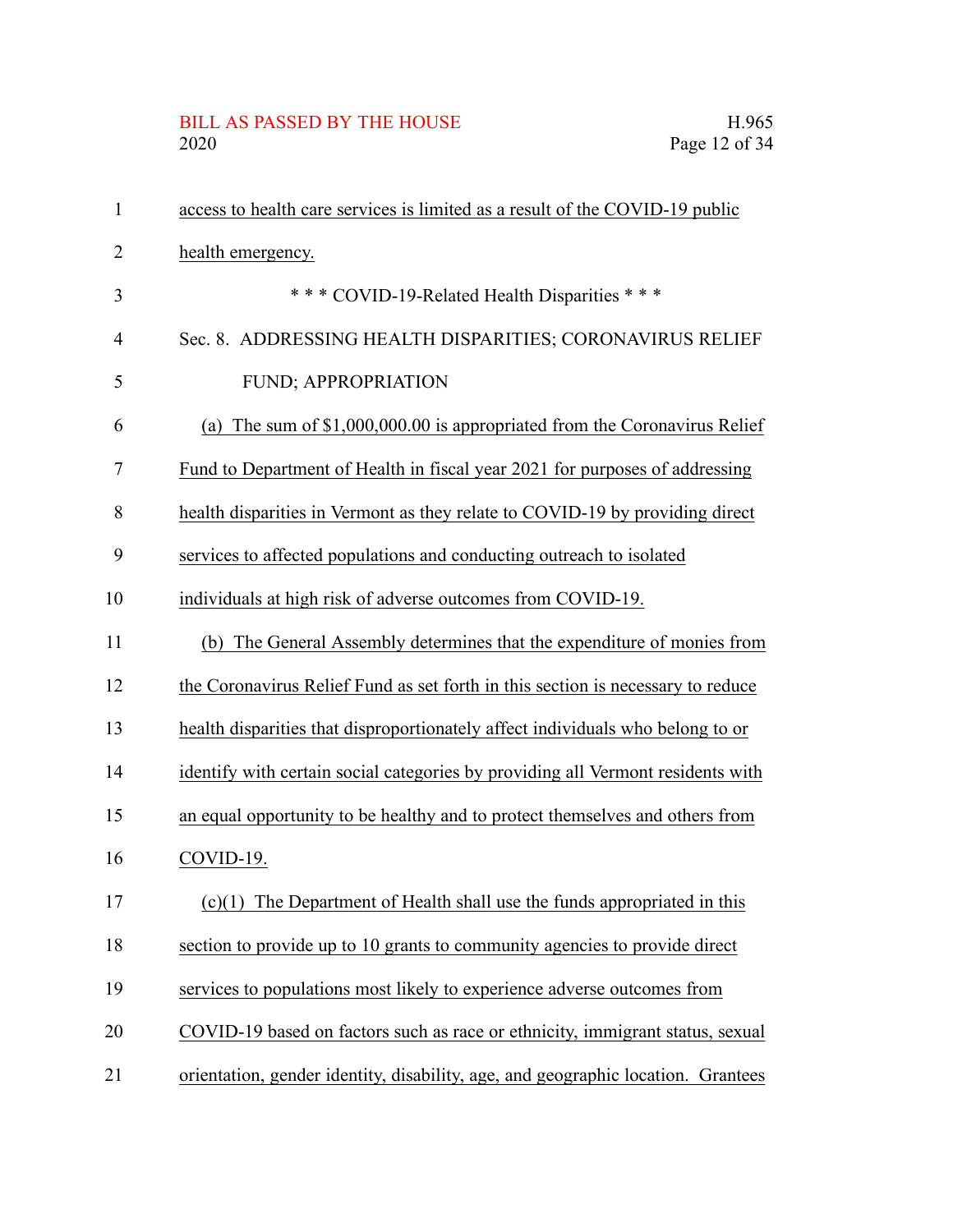#### BILL AS PASSED BY THE HOUSE H.965 2020 Page 13 of 34

| 1  | shall work directly with affected populations and conduct outreach to isolated |
|----|--------------------------------------------------------------------------------|
| 2  | individuals at high risk of adverse outcomes from COVID-19 to assess and       |
| 3  | identify their needs during the COVID-19 public health emergency in order to   |
| 4  | help them protect themselves and others from the disease, such as by providing |
| 5  | education and resources regarding prevention of COVID-19 in languages and      |
| 6  | formats appropriate to the population, assisting with access to COVID-19       |
| 7  | testing and treatment, and identifying and addressing difficulties in safely   |
| 8  | meeting essential needs, including food, shelter, health care, and emotional   |
| 9  | support, during the public health emergency.                                   |
| 10 | (2) The Department shall select grantees based on prior demonstrated           |
| 11 | work with the affected population, membership as part of the affected          |
| 12 | population, and ability to rapidly implement programming in response to the    |
| 13 | COVID-19 public health emergency.                                              |
| 14 | $(d)(1)$ The grantees under the program established in this section shall      |
| 15 | provide insights gathered from their work under the grant, and                 |
| 16 | recommendations for further actions based on those insights, to the            |
| 17 | Department to inform the Department's future efforts to address health         |
| 18 | disparities in Vermont.                                                        |
| 19 | The Department of Health shall use the insights and<br>(2)                     |
| 20 | recommendations provided by the grantees, along with the recommendations       |
| 21 | from the Governor's Racial Equity Task Force expected on or before August      |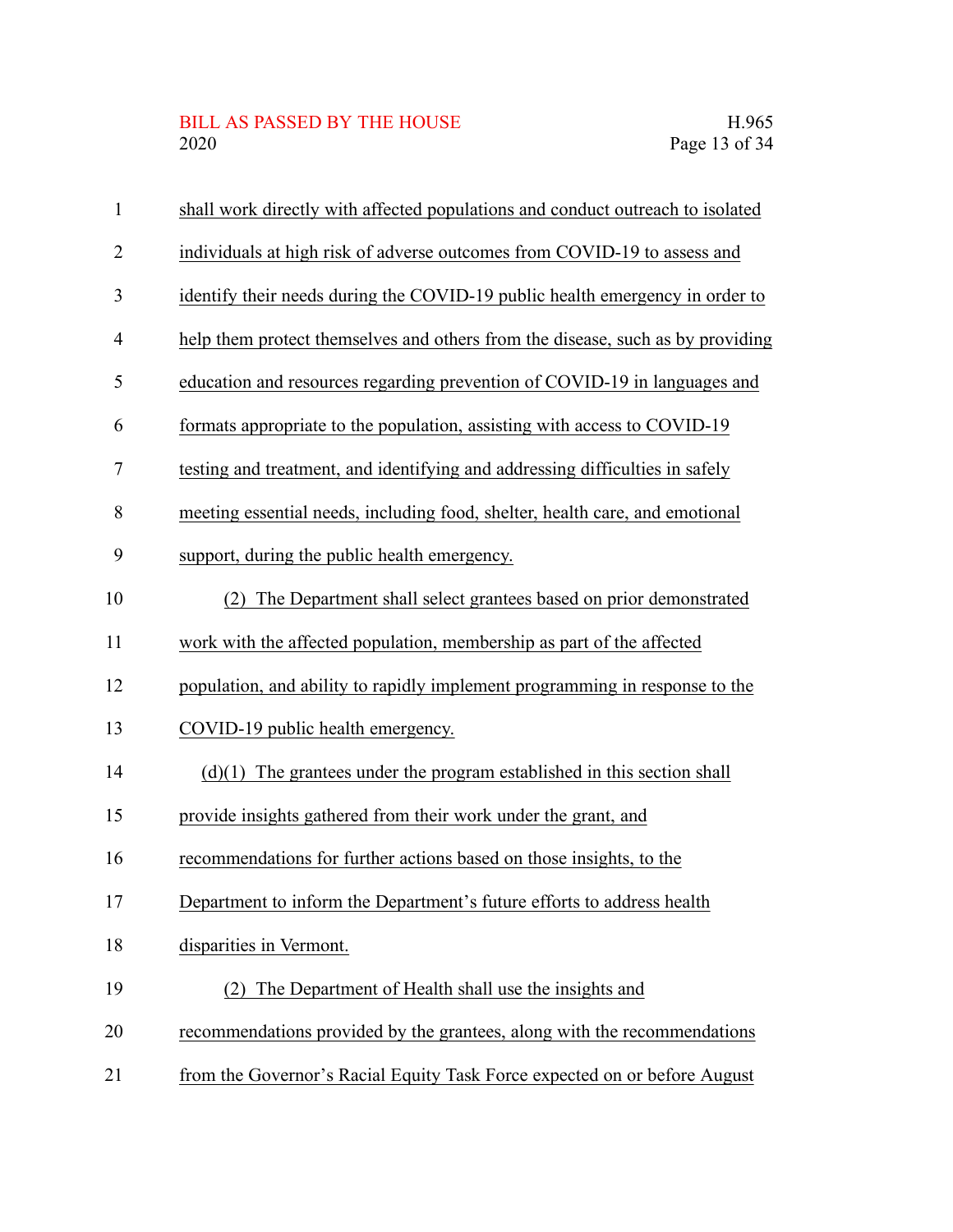# BILL AS PASSED BY THE HOUSE H.965<br>2020 Page 14 of 34

| $\mathbf{1}$   | 15, 2020, to enhance and expand upon the Department's previous work in            |
|----------------|-----------------------------------------------------------------------------------|
| $\overline{2}$ | addressing health disparities in Vermont and shall consider ways to continue      |
| 3              | involving members of the affected populations in the Department's health          |
| 4              | equity planning processes and action plans going forward.                         |
| 5              | *** Mental Health Services ***                                                    |
| 6              | Sec. 9. SUICIDE PREVENTION; CORONAVIRUS RELIEF FUND;                              |
| $\tau$         | <b>APPROPRIATION</b>                                                              |
| 8              | The sum of \$800,000.00 is appropriated from the Coronavirus Relief<br>(a)        |
| 9              | Fund to Department of Mental Health in fiscal year 2021 for purposes of           |
| 10             | implementing suicide prevention initiatives focused on individuals at             |
| 11             | heightened risk of death by suicide due to economic stress, social isolation, or  |
| 12             | other impacts of the COVID-19 public health emergency.                            |
| 13             | The General Assembly determines that the expenditure of monies from<br>(b)        |
| 14             | the Coronavirus Relief Fund as set forth in this section is necessary to mitigate |
| 15             | the negative effects of COVID-19 on Vermonters' mental health as economic         |
| 16             | stress, social isolation, and other impacts of the COVID-19 public health         |
| 17             | emergency have increased many individuals' feelings of panic, fear, anxiety,      |
| 18             | depression, loneliness, and other mental health concerns.                         |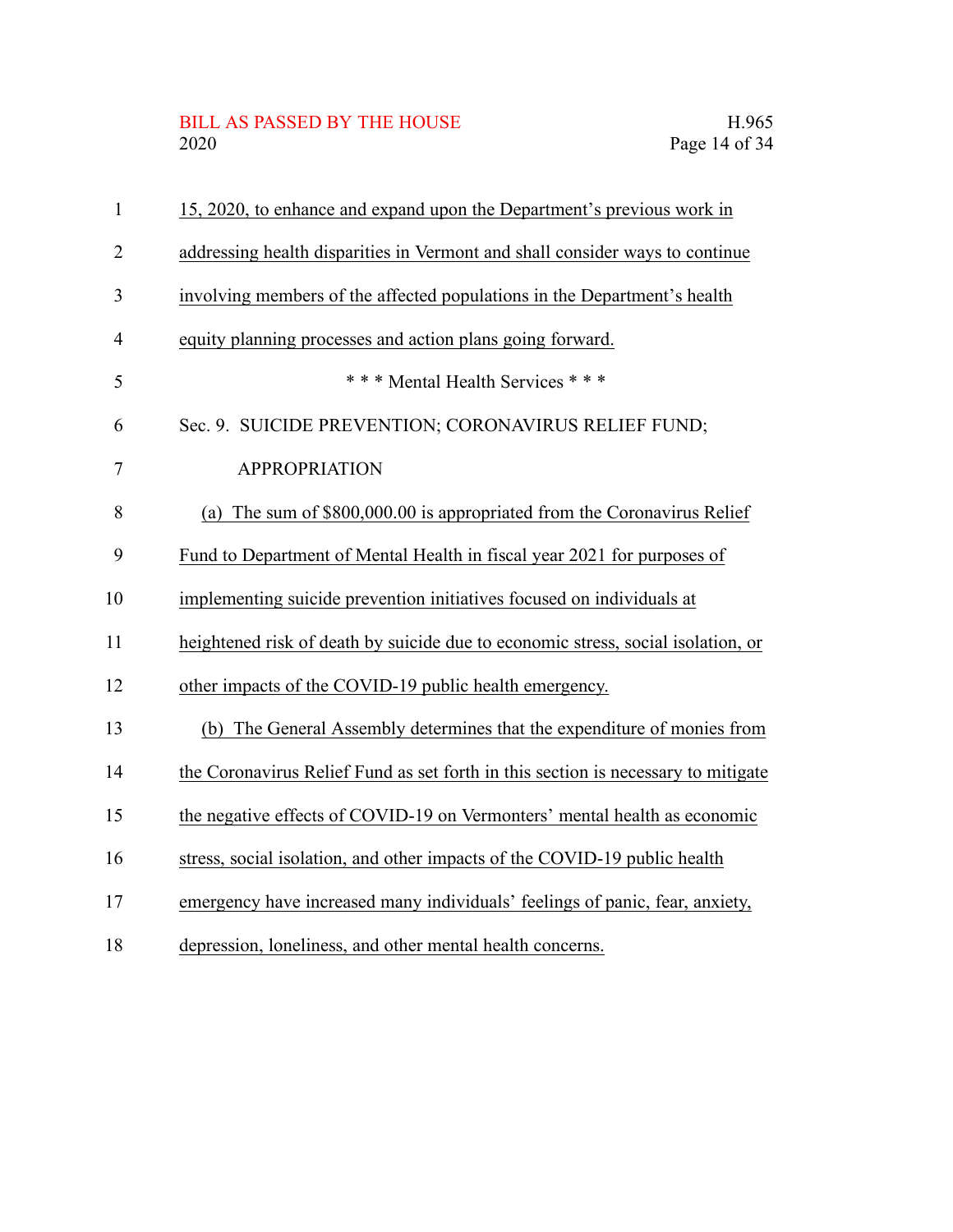## BILL AS PASSED BY THE HOUSE H.965<br>2020 Page 15 of 34

| $\mathbf{1}$   | Sec. 10. PEER WARM LINE; CORONAVIRUS RELIEF FUND;                                  |
|----------------|------------------------------------------------------------------------------------|
| 2              | <b>APPROPRIATION</b>                                                               |
| 3              | (a) The sum of $$200,000.00$ is appropriated from the Coronavirus Relief           |
| $\overline{4}$ | Fund to the Department of Mental Health in fiscal year 2021 for purposes of a      |
| 5              | grant to Pathways Vermont to operate its peer warm line 24 hours per day,          |
| 6              | seven days per week until December 30, 2020 and to conduct outreach to             |
| 7              | health care providers and others across Vermont to make them aware of the          |
| 8              | warm line and encourage them to use it.                                            |
| 9              | (b) The General Assembly determines that the expenditure of monies from            |
| 10             | the Coronavirus Relief Fund as set forth in this section is necessary because      |
| 11             | call volume to Pathways Vermont's warm line has increased substantially as a       |
| 12             | result of the COVID-19 public health emergency, including significantly            |
| 13             | increased numbers of calls regarding suicidality; the warm line provides an        |
| 14             | essential service to Vermonters on which their mental health and, in some          |
| 15             | cases, their lives may depend; and currently, Pathways only has sufficient         |
| 16             | funds to continuing operating the warm line 24 hours per day, seven days per       |
| 17             | week through June 30, 2020. In addition, responding to the COVID-19 public         |
| 18             | health emergency has taken an enormous toll on the mental health of health         |
| 19             | care providers across the State, and it is vital that they be aware of the support |
| 20             | available to them through the warm line.                                           |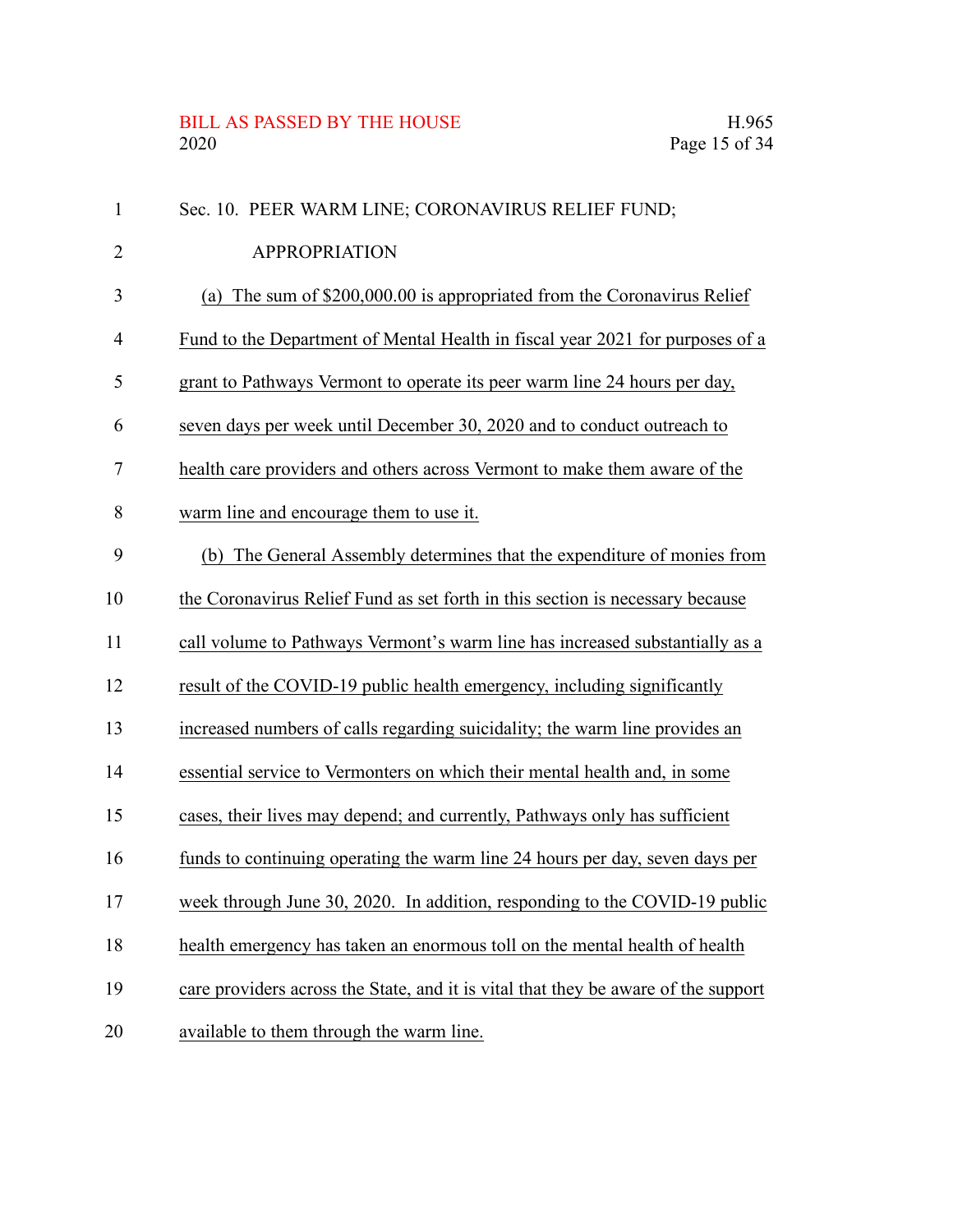# BILL AS PASSED BY THE HOUSE H.965<br>2020 Page 16 of 34

| $\mathbf{1}$   | (c) Pathways Vermont shall use the funds received pursuant to this section       |
|----------------|----------------------------------------------------------------------------------|
| $\overline{2}$ | to:                                                                              |
| 3              | (1) operate its warm line 24 hours per day, seven days per week, until           |
| $\overline{4}$ | December 30, 2020;                                                               |
| 5              | (2) conduct outreach to health care providers across provider types in all       |
| 6              | geographic regions of the Vermont to make them aware of the warm line and        |
| 7              | of existing hotline options in Vermont and encourage them to use those           |
| 8              | resources; and                                                                   |
| 9              | (3) conduct outreach to Vermonters all across the State to make them             |
| 10             | aware of the warm line and of existing hotline options in Vermont and            |
| 11             | encourage them to use those resources.                                           |
| 12             | *** Child Care and Family Supportive Services ***                                |
| 13             | Sec. 11. PARENT CHILD CENTER NETWORK; CORONAVIRUS RELIEF                         |
| 14             | FUND; APPROPRIATION                                                              |
| 15             | The sum of \$3,900,000.00 is appropriated from the Coronavirus Relief<br>(a)     |
| 16             | Fund to the Department for Children and Families' Child Development              |
| 17             | Division in fiscal year 2021 for distribution to the Parent Child Center Network |
| 18             | for the purpose of supporting parent child centers' response to an increased     |
| 19             | demand for services, such as supporting clients with housing and food            |
| 20             | insecurity; responding to child development inquiries; and providing parental    |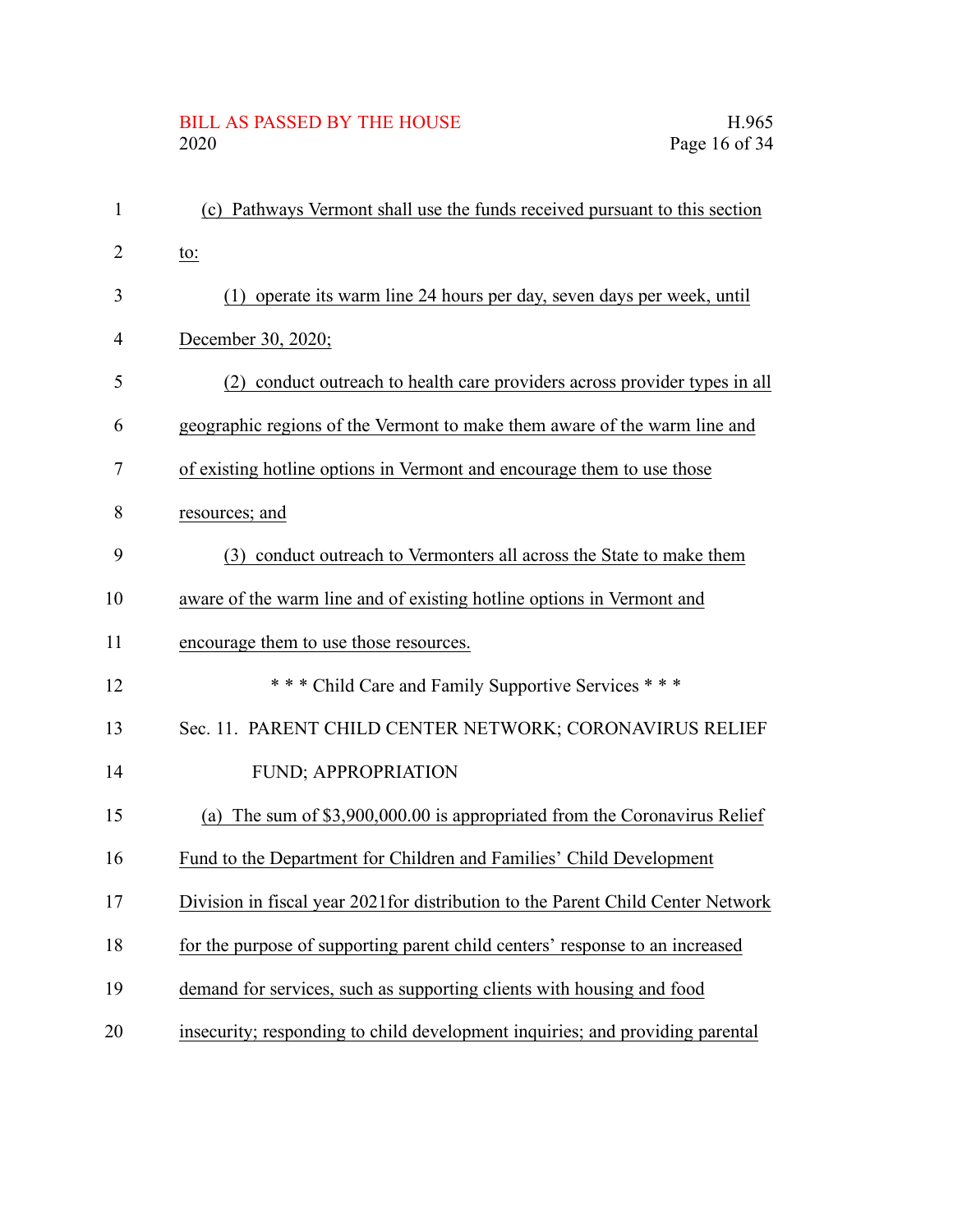## BILL AS PASSED BY THE HOUSE H.965<br>2020 Page 17 of 34

| $\mathbf{1}$   | supports, technology support and training, and other supplies and services to    |
|----------------|----------------------------------------------------------------------------------|
| $\overline{2}$ | meet families' immediate needs.                                                  |
| 3              | The General Assembly determines that the expenditure of monies from<br>(b)       |
| $\overline{4}$ | the Coronavirus Relief Fund as set forth in this section is necessary because    |
| 5              | the Parent Child Center Network serves many of Vermont's most vulnerable         |
| 6              | families, and the COVID-19 public health emergency has rendered the State's      |
| 7              | most vulnerable families even less secure in terms of food, housing, and         |
| 8              | parental and other educational supports.                                         |
| 9              | Sec. 12. CHILD CARE, SUMMER CAMP, AND AFTERSCHOOL                                |
| 10             | PROGRAM RESTART GRANTS; CORONAVIRUS RELIEF                                       |
| 11             | <b>FUND; APPROPRIATION</b>                                                       |
| 12             | (a) The sum of $$9,000,000.00$ is appropriated from the Coronavirus Relief       |
| 13             | Fund to the Department for Children and Families' Child Development              |
| 14             | Division in fiscal year 2021 for purposes of providing additional restart grants |
| 15             | to summer camps, afterschool programs, and child care providers through the      |
| 16             | month of August. Of the sum appropriated, \$3,000,000.00 shall be designated     |
| 17             | for summer camps and afterschool programs and \$6,000,000.00 shall be            |
| 18             | designated for child care providers.                                             |
| 19             | (b) The General Assembly determines that the expenditure of monies from          |
| 20             | the Coronavirus Relief Fund as set forth in this section is necessary to ensure  |
| 21             | that summer camps, afterschool programs, and child care providers are able to    |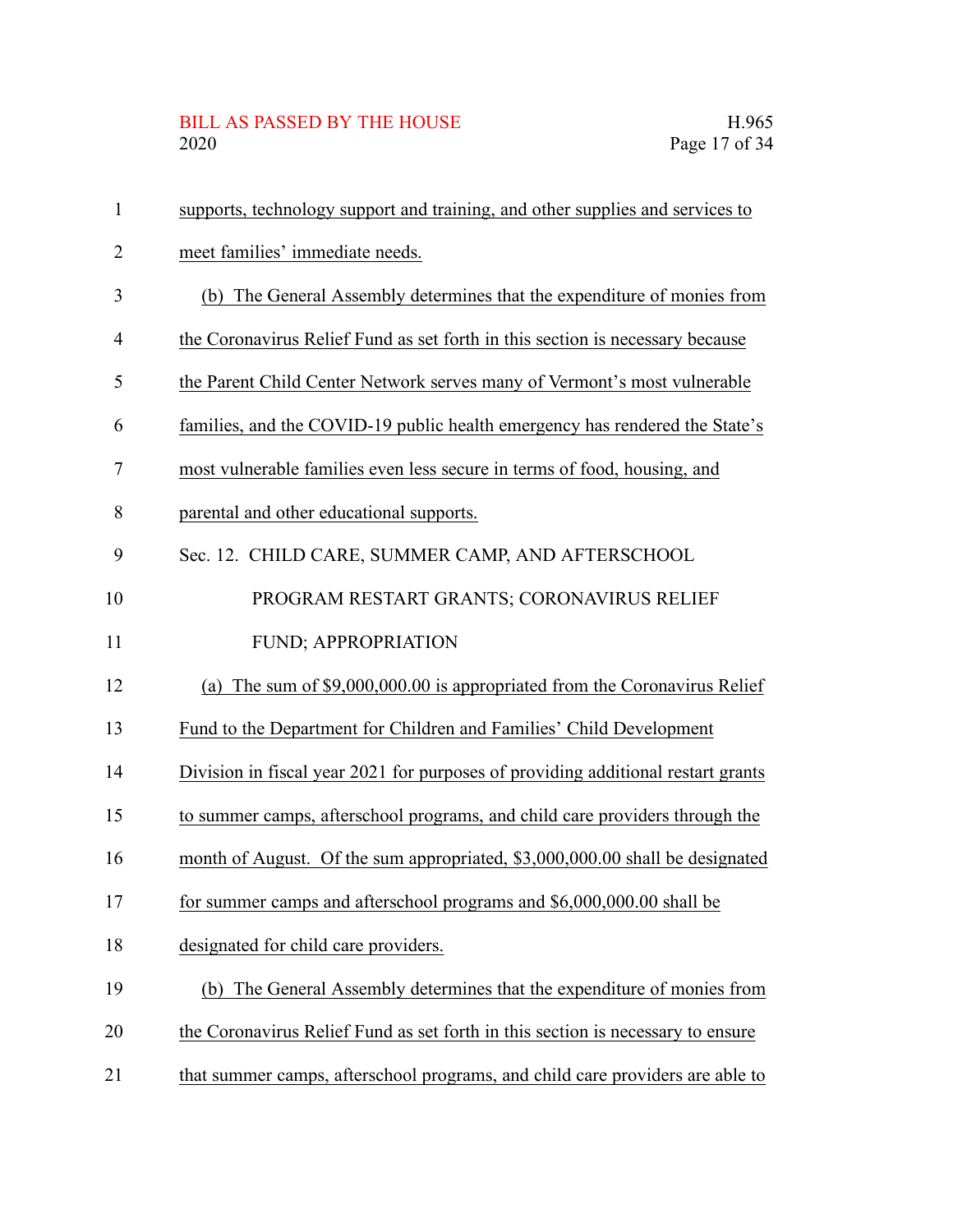# BILL AS PASSED BY THE HOUSE H.965<br>2020 Page 18 of 34

| $\mathbf{1}$ | conform to health and safety standards designed to mitigate the risk of          |
|--------------|----------------------------------------------------------------------------------|
| 2            | COVID-19 infections, such as altering staffing patterns, securing personal       |
| 3            | protective equipment and cleaning supplies, and retrofitting facilities. This    |
| 4            | appropriation is also necessary to cover budgetary shortfalls resulting from the |
| 5            | inability of a summer camp, afterschool program, or child care provider to       |
| 6            | open at full capacity, which is due to or resulting from COVID-19, because       |
| 7            | families are either unenrolling children to prevent transmission of the virus or |
| 8            | summer camps, afterschool programs, and child care providers are reducing        |
| 9            | their capacity to conform with required health and safety standards.             |
| 10           | Sec. 13. CHILDREN'S INTEGRATED SERVICES; CORONAVIRUS                             |
| 11           | RELIEF FUND; APPROPRIATION                                                       |
| 12           | The sum of \$100,000.00 is appropriated from the Coronavirus Relief<br>(a)       |
| 13           | Fund to the Department for Children and Families' Child Development              |
| 14           | Division in fiscal year 2021 for purposes of addressing immediate needs          |
| 15           | related to providing Children's Integrated Services, including information       |
| 16           | technology training and the provision of equipment necessary for telehealth      |
| 17           | services.                                                                        |
| 18           | (b) The General Assembly determines that the expenditure of monies from          |
| 19           | the Coronavirus Relief Fund as set forth in this section is necessary to provide |
| 20           | remote services because the risk of COVID-19 infection has limited the           |
| 21           | provision of in-person Children's Integrated Services.                           |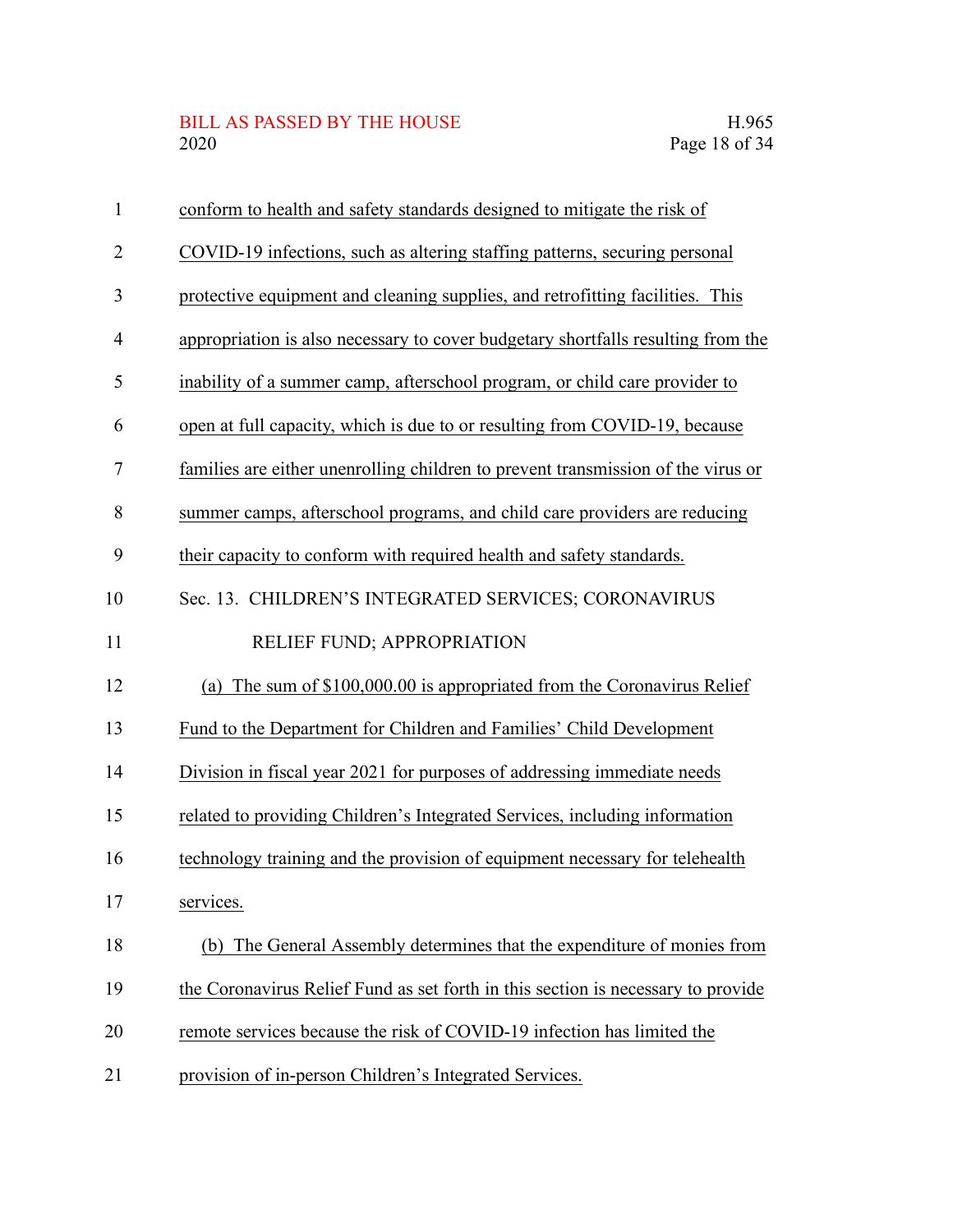## BILL AS PASSED BY THE HOUSE H.965<br>2020 Page 19 of 34

| $\mathbf{1}$   | Sec. 14. INFANT SUPPLIES; CORONAVIRUS RELIEF FUND;                            |
|----------------|-------------------------------------------------------------------------------|
| 2              | <b>APPROPRIATION</b>                                                          |
| 3              | (a) The sum of \$50,000.00 is appropriated from the Coronavirus Relief        |
| $\overline{4}$ | Fund to the Department for Children and Families in fiscal year 2021 for      |
| 5              | distribution to the Junior League of Champlain Valley Diaper Bank for         |
| 6              | purposes of providing supplies to families statewide who are facing economic  |
| 7              | hardship as a result of the COVID-19 pandemic.                                |
| 8              | The General Assembly determines that the expenditure of monies from<br>(b)    |
| 9              | the Coronavirus Relief Fund as set forth in this section is necessary because |
| 10             | many families with infants and young children are in need of diapering and    |
| 11             | other supplies and the COVID-19 pandemic has created economic hardships       |
| 12             | for many families, including loss of employment, that render them unable to   |
| 13             | procure these supplies.                                                       |
| 14             | *** Addressing Food Insecurity ***                                            |
| 15             | Sec. 15. CHARITABLE FOOD SYSTEM; CORONAVIRUS RELIEF                           |
| 16             | <b>FUND; APPROPRIATION</b>                                                    |
| 17             | (a) The sum of $$4,600,000.00$ is appropriated from the Coronavirus Relief    |
| 18             | Fund to the Department of Health in fiscal year 2021 for distribution to the  |
| 19             | Vermont Foodbank for purpose of addressing food insecurity throughout the     |
| 20             | State, including purchasing more food, providing subgrants to partner food    |
| 21             | shelves and meal sites, and for additional personnel, supplies, materials,    |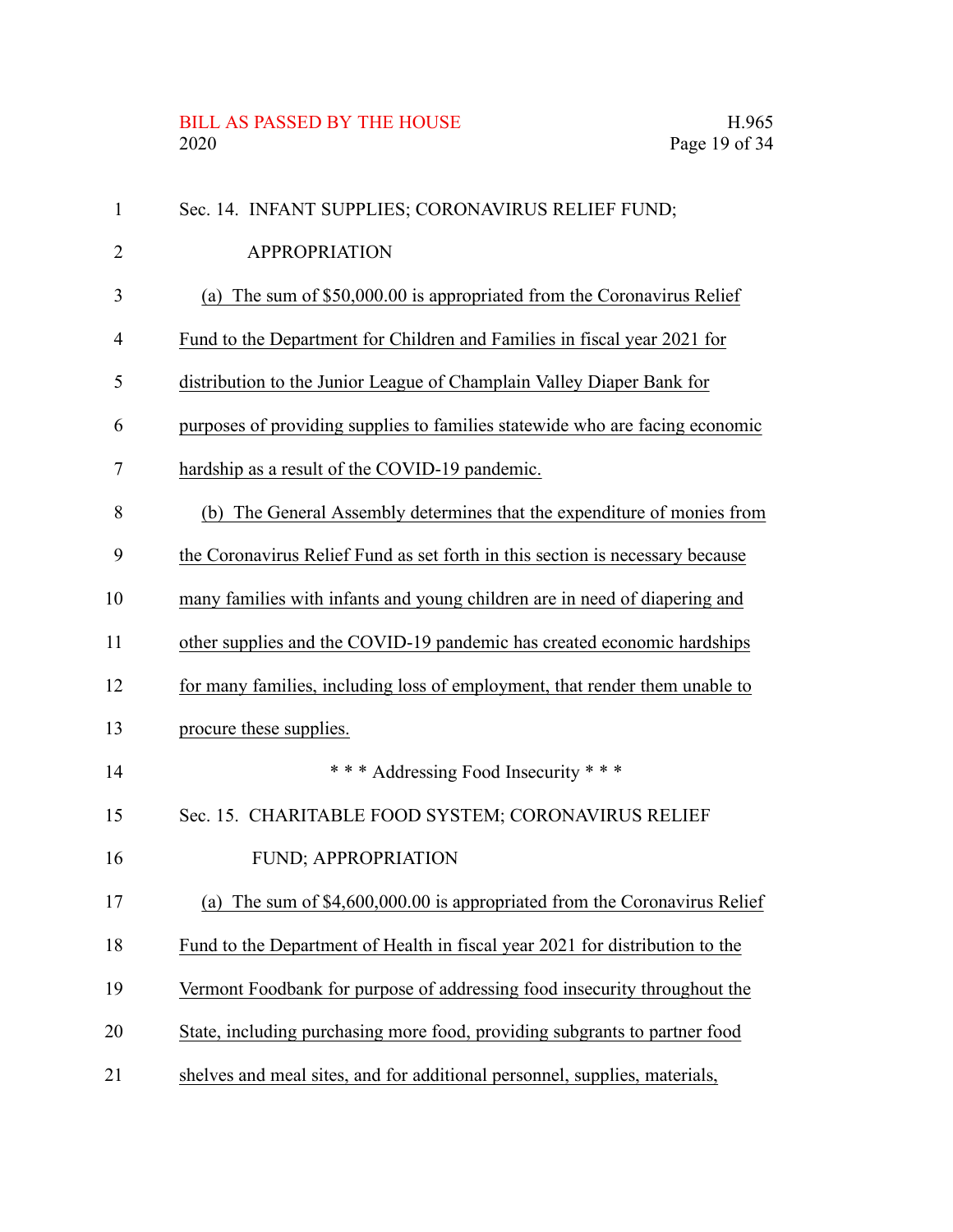## BILL AS PASSED BY THE HOUSE H.965<br>2020 Page 20 of 34

| $\mathbf{1}$   | warehouse space, delivery services, and equipment to meet the increased need   |
|----------------|--------------------------------------------------------------------------------|
| $\overline{2}$ | of Vermonters for access to food as a result of the COVID-19 public health     |
| 3              | emergency.                                                                     |
| 4              | (b) The General Assembly determines that the expenditure of monies from        |
| 5              | the Coronavirus Relief Fund as set forth in this section is necessary because  |
| 6              | the Vermont Foodbank has experienced a 46 percent increase in demand for       |
| 7              | services resulting from high unemployment rates, business closures, and        |
| 8              | significant business interruptions during the COVID-19 public health           |
| 9              | emergency. In addition, the Vermont Foodbank will also incur significant       |
| 10             | expenses to access the food assistance funds available from the U.S.           |
| 11             | Department of Agriculture's Coronavirus Food Assistance Program, especially    |
| 12             | if the availability of the Vermont National Guard to support food distribution |
| 13             | changes, because the Vermont Foodbank does not currently have the resources    |
| 14             | needed to independently manage food distributions on its own.                  |
| 15             | Sec. 16. SUMMER MEALS TO CHILDREN; CORONAVIRUS RELIEF                          |
| 16             | FUND; APPROPRIATION                                                            |
| 17             | The sum of \$12,000,000.00 is appropriated from the Coronavirus Relief<br>(a)  |
| 18             | Fund to the Agency of Education for distribution to Summer Meal Sponsors in    |
| 19             | fiscal year 2021 for purposes of continuing meal delivery services to children |
| 20             | during the months of June, July, and August.                                   |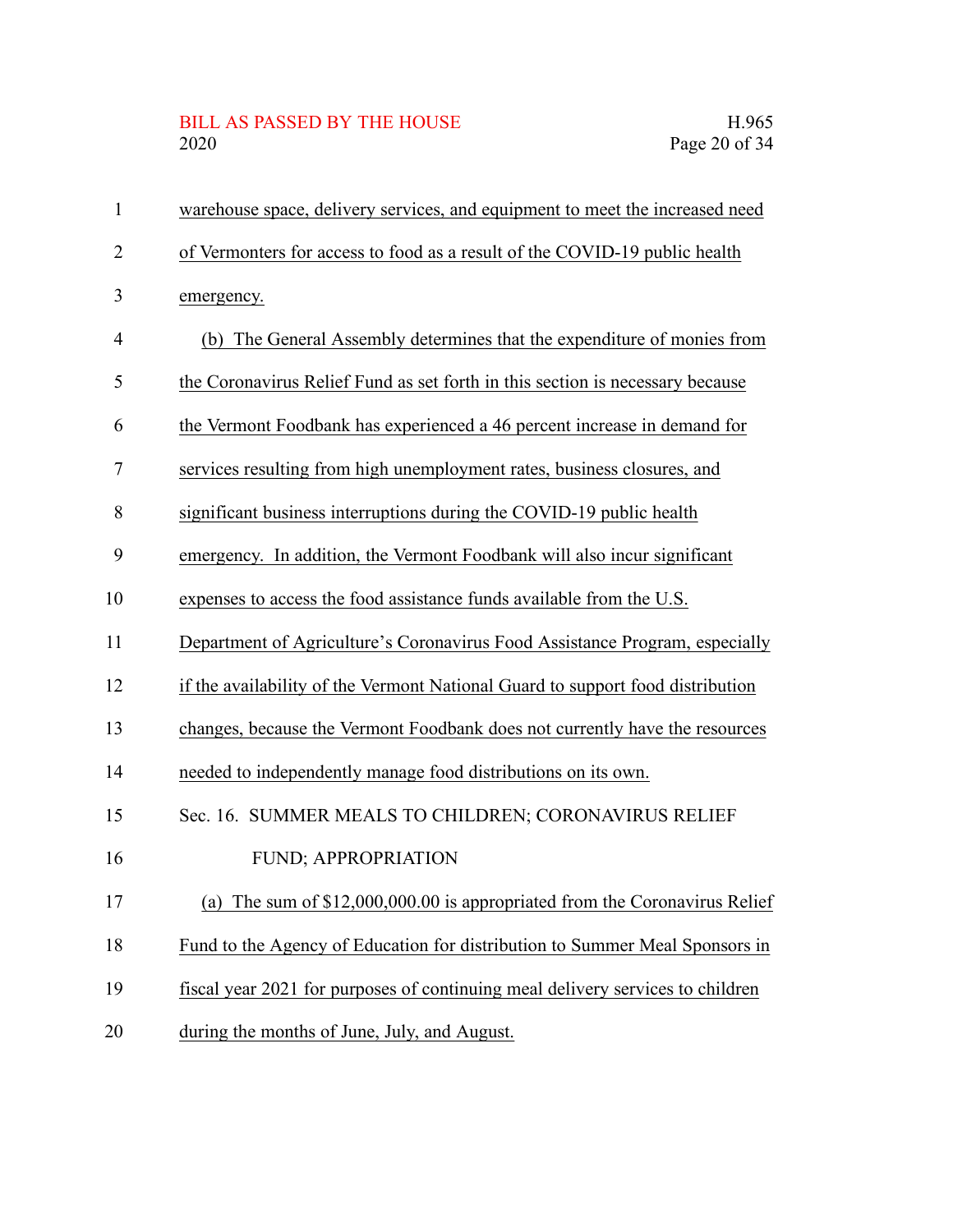# BILL AS PASSED BY THE HOUSE H.965<br>2020 Page 21 of 34

| $\mathbf{1}$   | (b) The General Assembly determines that the expenditure of monies from          |
|----------------|----------------------------------------------------------------------------------|
| $\overline{2}$ | the Coronavirus Relief Fund as set forth in this section is necessary to provide |
| 3              | meal delivery services to children, including the preparation, packaging, and    |
| $\overline{4}$ | delivery of meals. Food insecurity has increased significantly during the        |
| 5              | COVID-19 pandemic, and settings that often provide meals during summer           |
| 6              | months, like congregate settings, may not be available in the summer of 2020     |
| 7              | due to public health considerations. This appropriation shall assist in the      |
| 8              | payment of costs incurred by Sponsors to address one or both of the following:   |
| 9              | (1) compliance with COVID-19 public health precautions; or                       |
| 10             | accommodation of increased participation in the Program due to the<br>(2)        |
| 11             | increase in number of eligible participants due to the negative economic effects |
| 12             | of the COVID-19 public health emergency.                                         |
| 13             | $(c)(1)$ The Agency of Education shall continue to seek waivers from the         |
| 14             | U.S. Department of Agriculture for the Summer Food Service Program to            |
| 15             | enable the State to draw down federal funds for the delivery of meals in         |
| 16             | accordance with this section.                                                    |
| 17             | The provision of summer meals to children is not compensable<br>(2)              |
| 18             | under this section to the extent that the same costs or expenses have been or    |
| 19             | will be covered by other federal grant funds.                                    |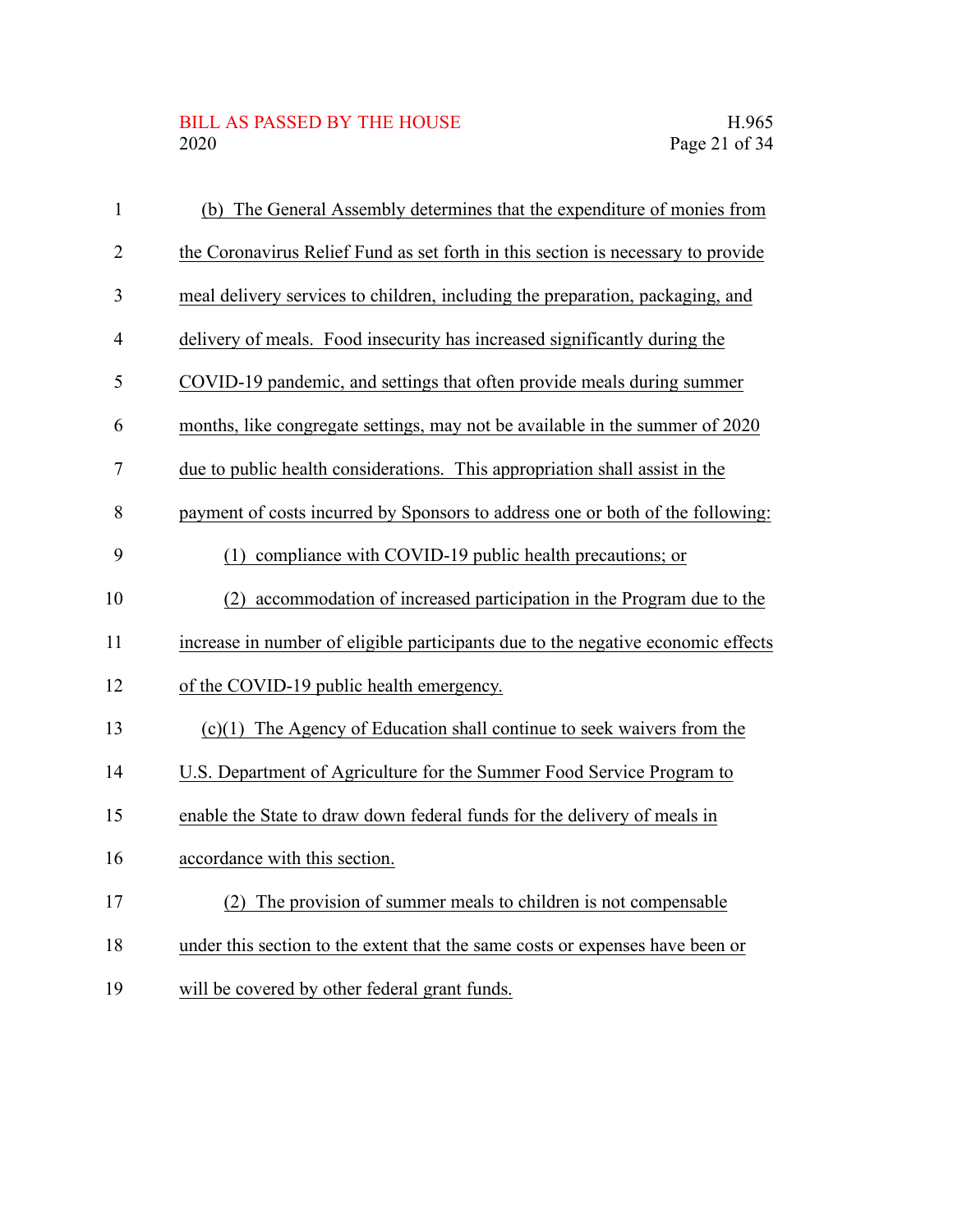#### BILL AS PASSED BY THE HOUSE H.965<br>2020 Page 22 of 34

| $\mathbf{1}$   | Sec. 17. FOOD DISTRIBUTION TO OLDER VERMONTERS AND                               |
|----------------|----------------------------------------------------------------------------------|
| $\overline{2}$ | OTHER VULNERABLE POPULATIONS; CORONAVIRUS                                        |
| 3              | RELIEF FUND; APPROPRIATION                                                       |
| $\overline{4}$ | The sum of \$2,000,000.00 is appropriated from the Coronavirus Relief<br>(a)     |
| 5              | Fund to the Department of Disabilities, Aging, and Independent Living in         |
| 6              | fiscal year 2021 for distribution to the Area Agencies on Aging for the purpose  |
| 7              | of providing nutrition services to older Vermonters and other vulnerable         |
| 8              | populations in compliance with public health or social distancing requirements   |
| 9              | implemented in response to the COVID-19 public health emergency.                 |
| 10             | (b) The General Assembly determines that the expenditure of monies from          |
| 11             | the Coronavirus Relief Fund as set forth in this section is necessary to address |
| 12             | the increased demand for nutrition services and the added costs of public        |
| 13             | health precautions incurred by the Area Agencies on Aging due to or resulting    |
| 14             | from COVID-19 because the public health emergency has increased food             |
| 15             | insecurity in Vermont and has restricted the availability of congregate settings |
| 16             | in which many older Vermonters and other vulnerable populations are typically    |
| 17             | served.                                                                          |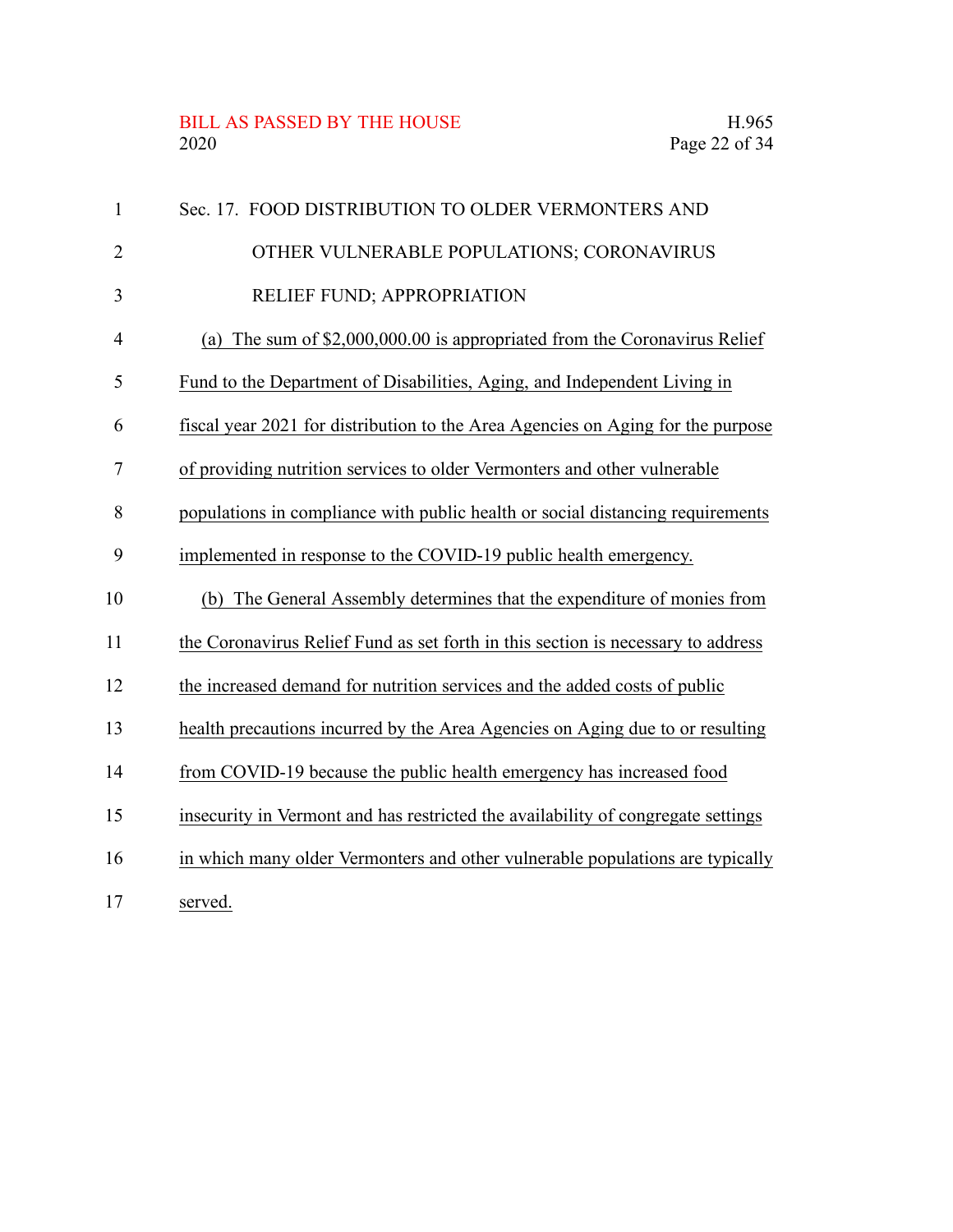# BILL AS PASSED BY THE HOUSE H.965<br>2020 Page 23 of 34

| 1  | *** Adult Day Programs ***                                                       |
|----|----------------------------------------------------------------------------------|
| 2  | Sec. 18. ADULT DAY PROGRAMS; CORONAVIRUS RELIEF FUND;                            |
| 3  | <b>APPROPRIATION</b>                                                             |
| 4  | (a) The sum of $$850,000.00$ is appropriated from the Coronavirus Relief         |
| 5  | Fund to the Department of Disabilities, Aging, and Independent Living in         |
| 6  | fiscal year 2021 to provide sustainability payments to adult day programs        |
| 7  | during the months of July, August, and September to ensure that these            |
| 8  | programs remain viable and will be able to reopen once the risk of COVID-19      |
| 9  | transmission in congregate settings dissipates.                                  |
| 10 | (b) The General Assembly determines that the expenditure of monies from          |
| 11 | the Coronavirus Relief Fund as set forth in this section is necessary to provide |
| 12 | financial stability to Vermont's adult day programs while clients remain         |
| 13 | socially distanced to prevent the risk of COVID-19 transmission in congregate    |
| 14 | settings and to ensure that programs are able to reopen once the risk of         |
| 15 | COVID-19 transmission in congregate settings dissipates.                         |
| 16 | *** Supports for New Americans, Refugees, and Immigrants ***                     |
| 17 | Sec. 19. SUPPORTS FOR NEW AMERICANS, REFUGEES, AND                               |
| 18 | IMMIGRANTS; CORONAVIRUS RELIEF FUND;                                             |
| 19 | <b>APPROPRIATION</b>                                                             |
| 20 | (a) The sum of \$700,000.00 is appropriated from the Coronavirus Relief          |
| 21 | Fund to the Agency of Human Services in fiscal year 2021 for distribution in     |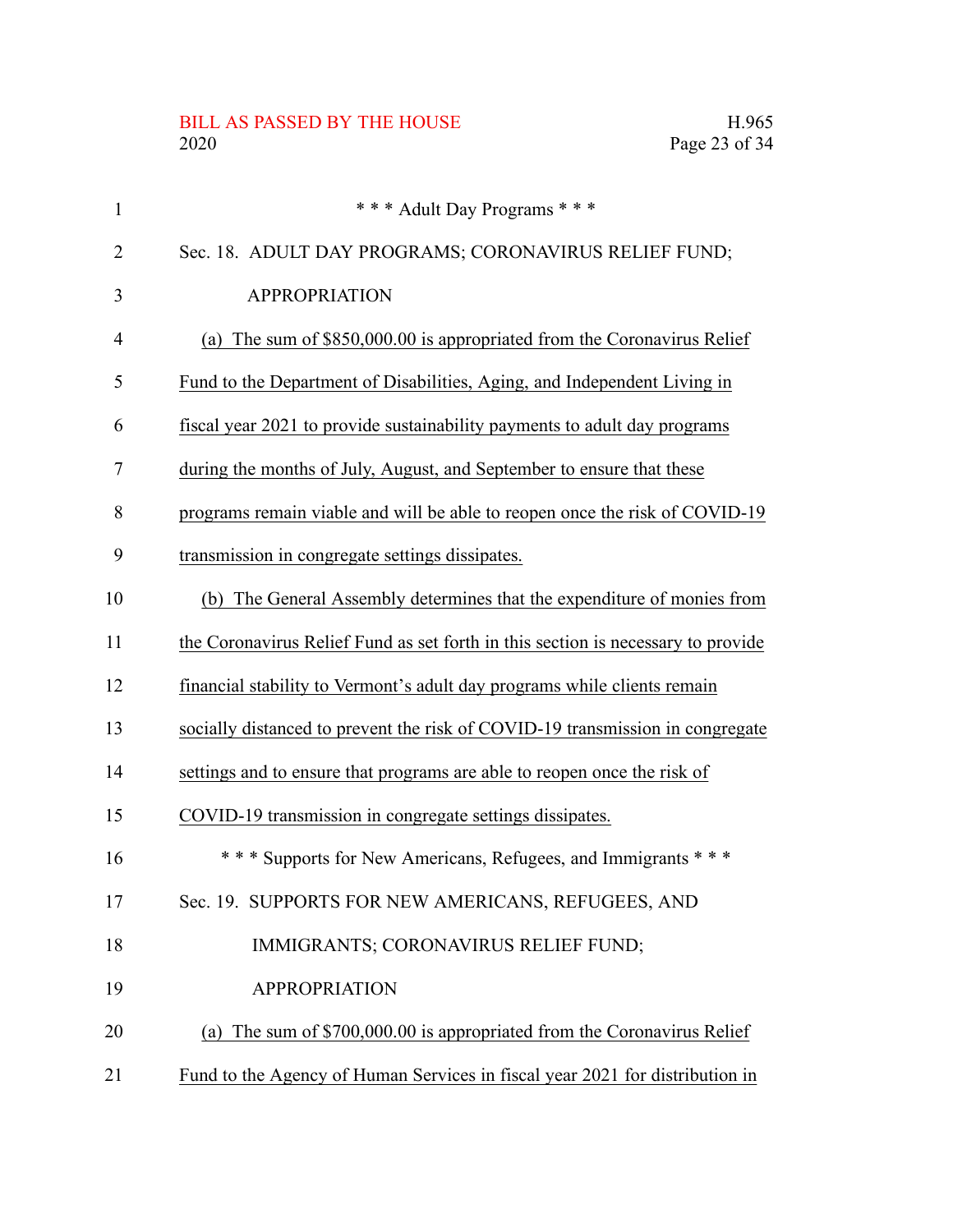## BILL AS PASSED BY THE HOUSE H.965<br>2020 Page 24 of 34

| $\mathbf{1}$   | equal amounts to the Association of Africans Living in Vermont and the U.S.   |
|----------------|-------------------------------------------------------------------------------|
| $\overline{2}$ | Committee for Refugees and Immigrants' Vermont Refugee Resettlement           |
| 3              | Program for various purposes related to COVID-19, including:                  |
| 4              | (1) hiring outreach staff to communicate health and hygiene information       |
| 5              | related to COVID-19 in many languages, including the of symptoms of           |
| 6              | COVID-19, how to access health care, and the importance of social distancing; |
| 7              | (2) preparing and delivering care packages of food, clothing, and             |
| 8              | cleaning and hygiene products to persons experiencing economic hardship as a  |
| 9              | result of high unemployment rates, business closure, or significant business  |
| 10             | interruption during the COVID-19 pandemic;                                    |
| 11             | (3) providing navigation of case management services to clients in need       |
| 12             | of unemployment insurance, Reach Up, the Supplemental Nutrition Assistance    |
| 13             | Program, and other benefits as a result of high unemployment rates, business  |
| 14             | closure, or significant business interruption during the COVID-19 pandemic;   |
| 15             | and                                                                           |
| 16             | (4) hiring a coach to collaborate with the Department for Children and        |
| 17             | Families' Child Development Division to assist New Americans interested in    |
| 18             | becoming registered family child care providers, including gaining a better   |
| 19             | understanding of the challenges facing New Americans in accessing child care  |
| 20             | as a result of the COVID-19 public health emergency and providing a career    |
| 21             | path for New Americans who have lost employment as a result of COVID-19.      |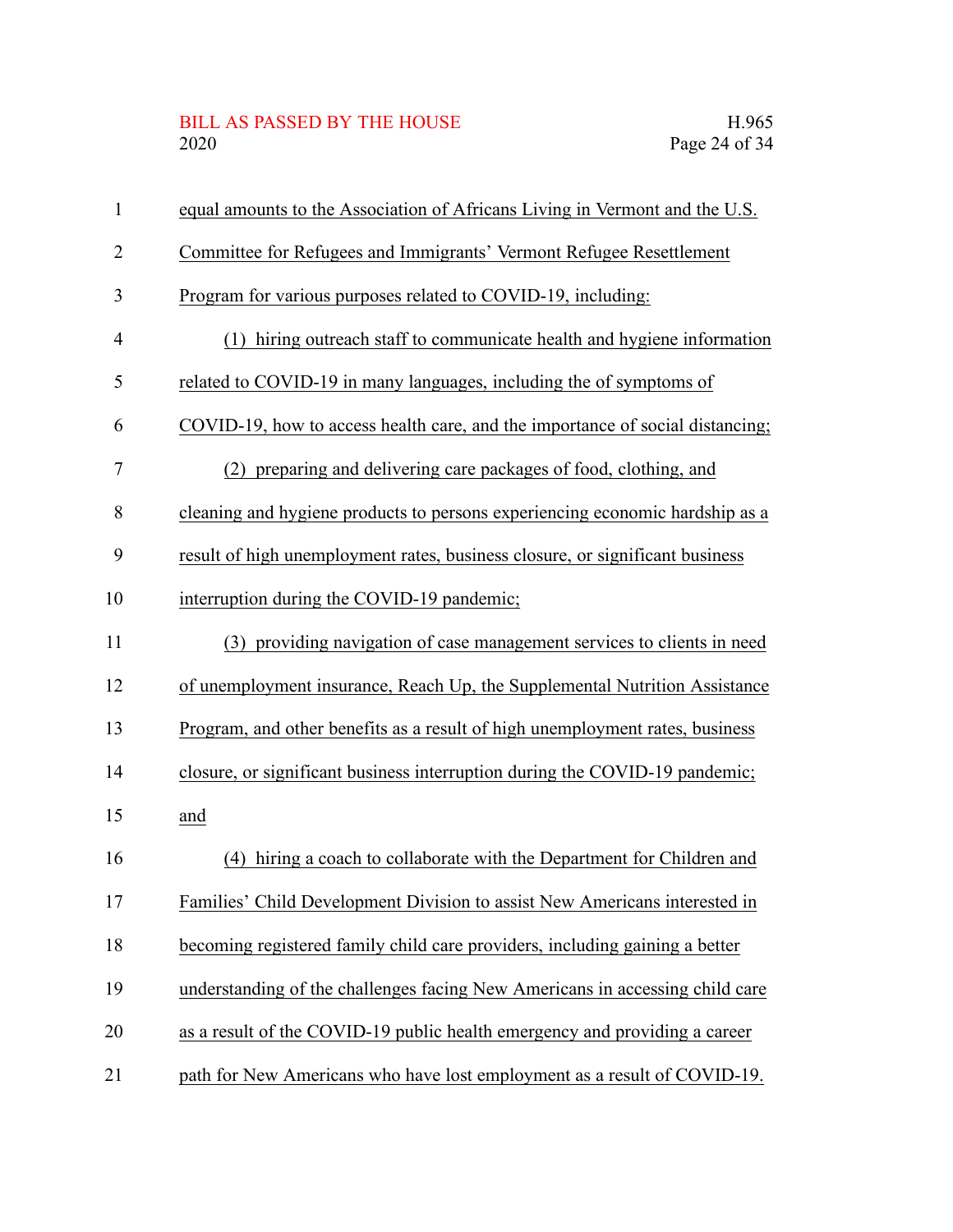## BILL AS PASSED BY THE HOUSE H.965<br>2020 Page 25 of 34

| $\mathbf{1}$   | (b) The General Assembly determines that the expenditure of monies from         |
|----------------|---------------------------------------------------------------------------------|
| $\overline{2}$ | the Coronavirus Relief Fund as set forth in this section is necessary because   |
| 3              | many members of Vermont's New American, refugee, and immigrant                  |
| $\overline{4}$ | populations have been unable to access information related to:                  |
| 5              | (1) the prevention of COVID-19 transmission; and                                |
| 6              | support services for persons experiencing either symptoms of the<br>(2)         |
| 7              | virus or financial hardship as a result of high unemployment rates, business    |
| 8              | closure, or significant business interruption due to the COVID-19 public health |
| 9              | emergency.                                                                      |
| 10             | *** Peer Supports for Persons with Intellectual Disabilities ***                |
| 11             | Sec. 20. PEER SUPPORTS FOR PERSONS WITH INTELLECTUAL                            |
| 12             | DISABILITIES; CORONAVIRUS RELIEF FUND;                                          |
| 13             | <b>APPROPRIATION</b>                                                            |
| 14             | The sum of \$50,000.00 is appropriated from the Coronavirus Relief<br>(a)       |
| 15             | Fund to the Department for Disabilities, Aging, and Independent Living in       |
| 16             | fiscal year 2021 for distribution to the Green Mountain Self Advocates for the  |
| 17             | purposes of providing peer outreach services to persons with intellectual       |
| 18             | disabilities regarding:                                                         |
| 19             | (1) health and hygiene precautions related to avoiding exposure to and          |
| 20             | transmission of COVID-19;                                                       |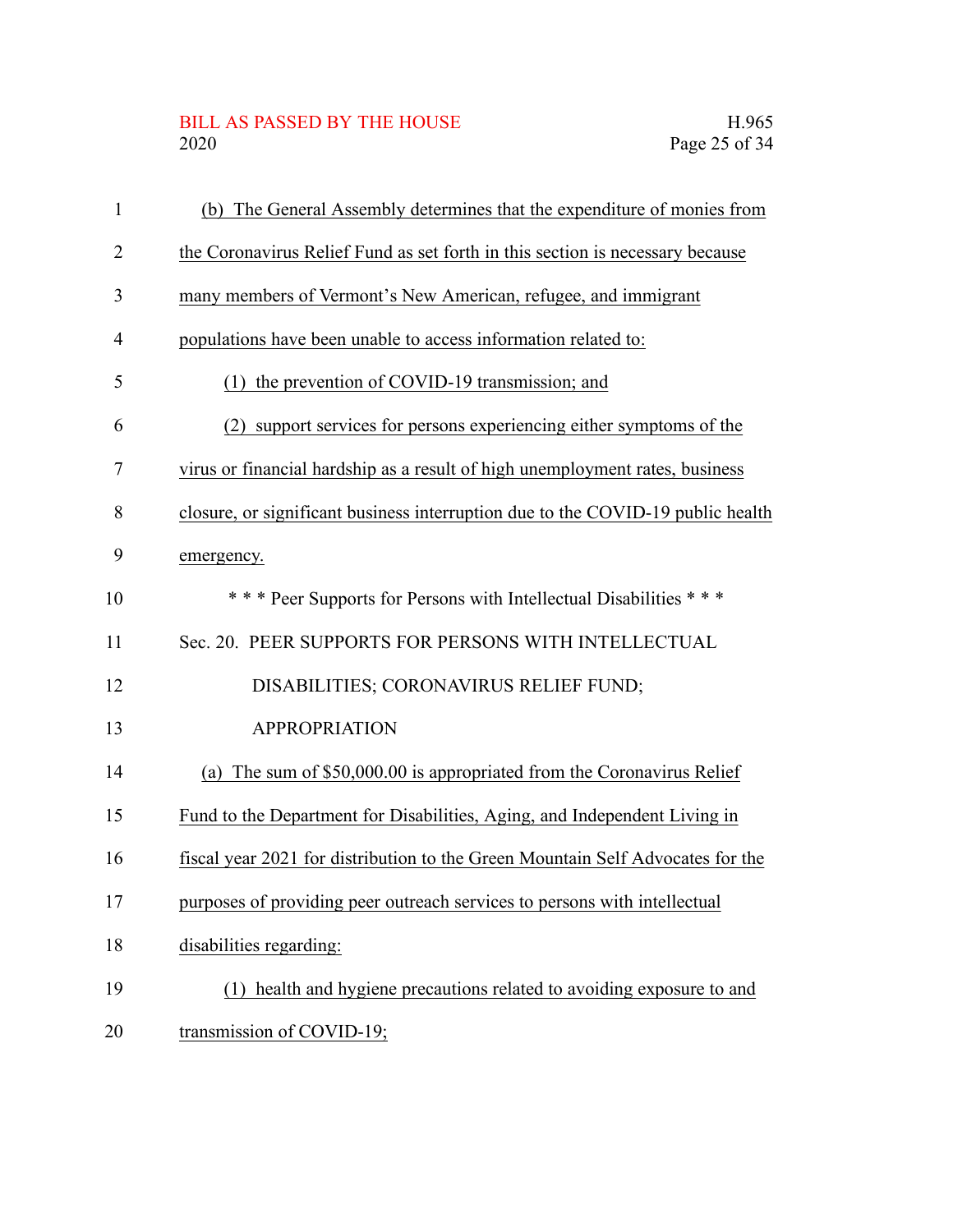## BILL AS PASSED BY THE HOUSE H.965<br>2020 Page 26 of 34

| $\mathbf{1}$   | (2) resources and services for persons impacted by financial hardship as        |
|----------------|---------------------------------------------------------------------------------|
| $\overline{2}$ | a result of high unemployment rates, business closure, or significant business  |
| 3              | interruption during the COVID-19 pandemic; and                                  |
| 4              | (3) training, assistance, and acquisition of digital equipment to access        |
| 5              | the supports described in subdivisions $(1)$ and $(2)$ of this subsection.      |
| 6              | (b) The General Assembly determines that the expenditure of monies from         |
| 7              | the Coronavirus Relief Fund as set forth in this section is necessary to ensure |
| 8              | that persons with intellectual disabilities understand how to:                  |
| 9              | (1) reduce the risk of exposure to and transmission of COVID-19; and            |
| 10             | (2) access health, social, and financial supports necessitated due to           |
| 11             | infection from COVID-19, social distancing, or financial hardship as a result   |
| 12             | of the high unemployment rates, business closure, or significant business       |
| 13             | interruption during the COVID-19 pandemic.                                      |
| 14             | *** Supplemental Reach Up Assistance ***                                        |
| 15             | Sec. 21. SUPPLEMENTAL REACH UP ASSISTANCE; CORONAVIRUS                          |
| 16             | RELIEF FUND; APPROPRIATION                                                      |
| 17             | (a)(1) The sum of $$300,000.00$ is appropriated from the Coronavirus Relief     |
| 18             | Fund to the Department for Children and Families' Economic Services             |
| 19             | Division in fiscal year 2021 for purposes of providing small supplemental       |
| 20             | grants to families in the Reach Up program experiencing extraordinary           |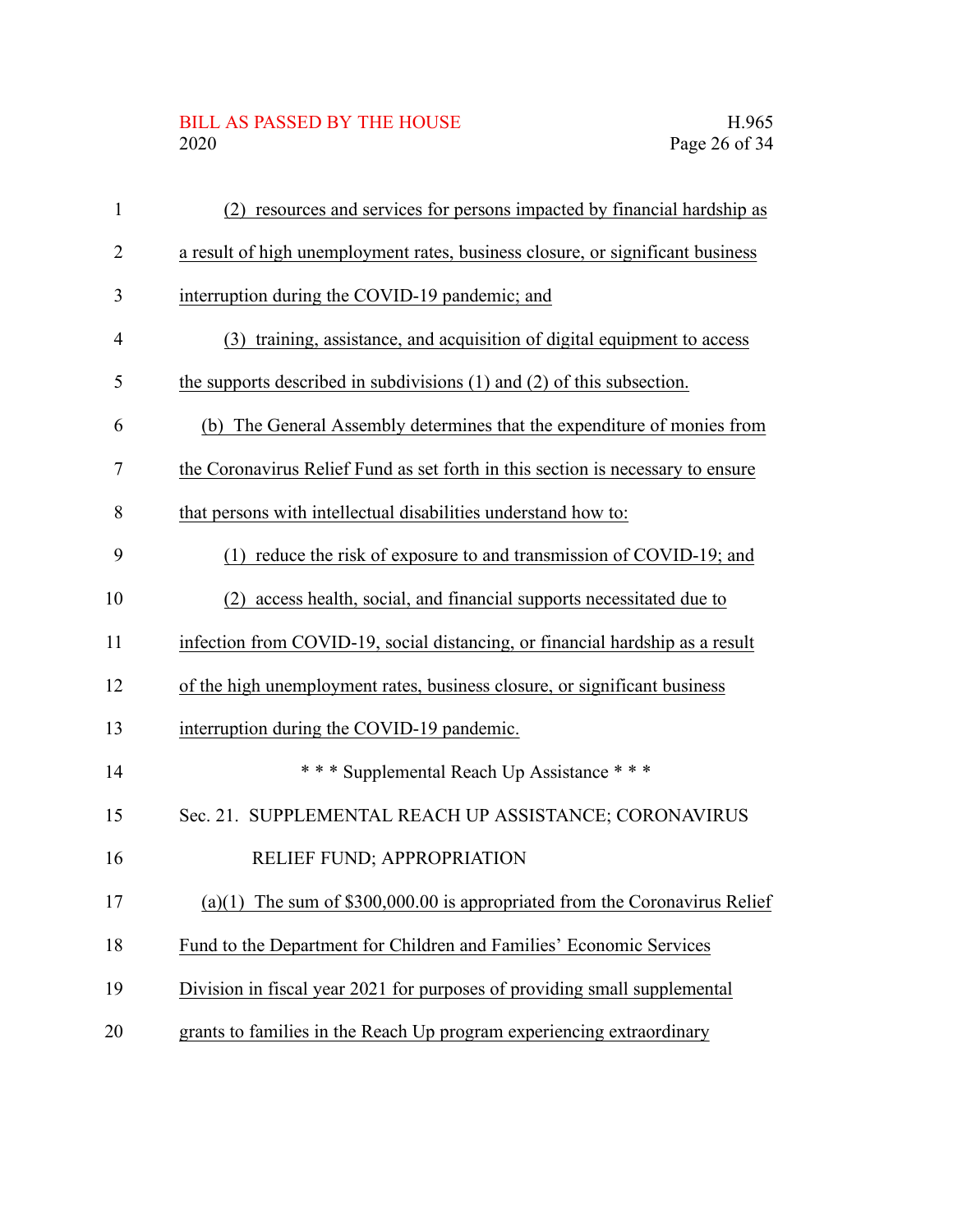# BILL AS PASSED BY THE HOUSE H.965<br>2020 Page 27 of 34

| $\mathbf{1}$   | financial hardship due to the COVID-19 public health emergency for expenses    |
|----------------|--------------------------------------------------------------------------------|
| 2              | such as:                                                                       |
| 3              | (A) cleaning supplies and personal protective equipment to prevent             |
| $\overline{4}$ | infection by transmission of COVID-19;                                         |
| 5              | (B) cash assistance to families with children under six years of age,          |
| 6              | which is linked to better health outcomes for young children;                  |
| 7              | (C) expenses related to remote learning or employment, including               |
| 8              | access to the Internet; and                                                    |
| 9              | transportation-related expenses to offset limited public<br>(1)                |
| 10             | transportation options during the COVID-19 public health emergency.            |
| 11             | The Department shall distribute the supplemental grants in<br>(2)              |
| 12             | accordance with its standard process for distributing supplemental Reach Up    |
| 13             | financial assistance.                                                          |
| 14             | (b) The General Assembly determines that the expenditure of monies from        |
| 15             | the Coronavirus Relief Fund as set forth in this section is necessary because  |
| 16             | Vermont's most vulnerable families, many of whom are Reach Up participants,    |
| 17             | have been especially susceptible to financial hardship as a result of the high |
| 18             | unemployment rates, business closures, and significant business interruptions  |
| 19             | due to the COVID-19 public health emergency and may require supplemental       |
| 20             | funds to provide COVID-19-related resources for their families.                |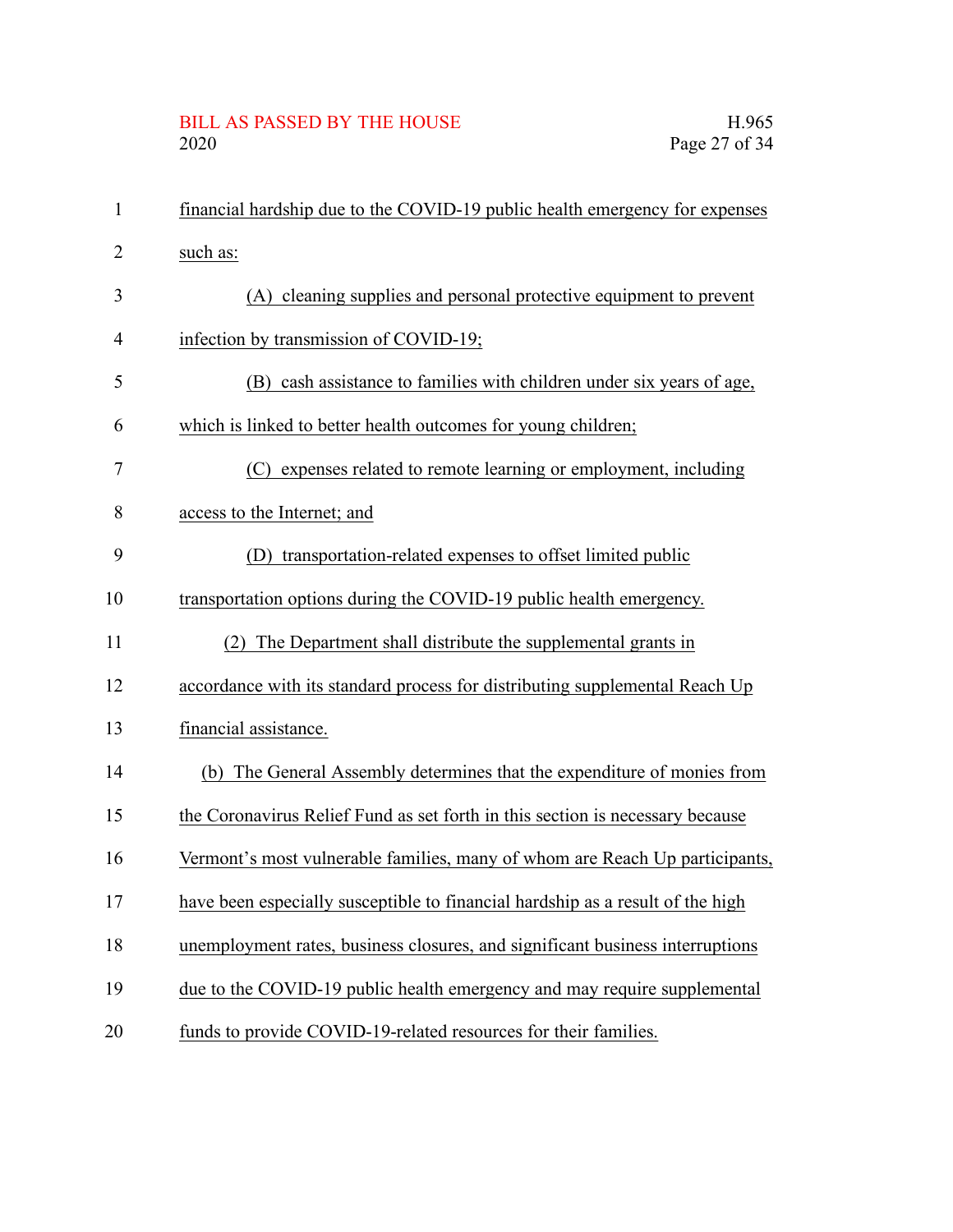# BILL AS PASSED BY THE HOUSE H.965<br>2020 Page 28 of 34

| $\mathbf{1}$   | *** Recovery Residences ***                                                     |
|----------------|---------------------------------------------------------------------------------|
| $\overline{2}$ | Sec. 22. RECOVERY RESIDENCES; CORONAVIRUS RELIEF FUND;                          |
| 3              | <b>APPROPRIATION</b>                                                            |
| 4              | (a) The sum of \$350,000.00 is appropriated from the Coronavirus Relief         |
| 5              | Fund to the Department of Health in fiscal year 2021 for distribution to        |
| 6              | recovery residences for the purposes of:                                        |
| 7              | (1) providing rental payments on behalf of residents who are unable to          |
| 8              | pay rent due to unemployment as a result of COVID-19; and                       |
| 9              | (2) purchasing cleaning supplies and personal protective equipment              |
| 10             | necessary to mitigate the transmission of COVID-19 within a recovery            |
| 11             | residence.                                                                      |
| 12             | (b) The General Assembly determines that the expenditure of monies from         |
| 13             | the Coronavirus Relief Fund as set forth in this section is necessary to ensure |
| 14             | that residents are able to remain in recovery residences despite experiencing   |
| 15             | unemployment as a result of COVID-19 and to ensure that recovery residences     |
| 16             | have the cleaning and other supplies necessary to mitigate the transmission of  |
| 17             | COVID-19.                                                                       |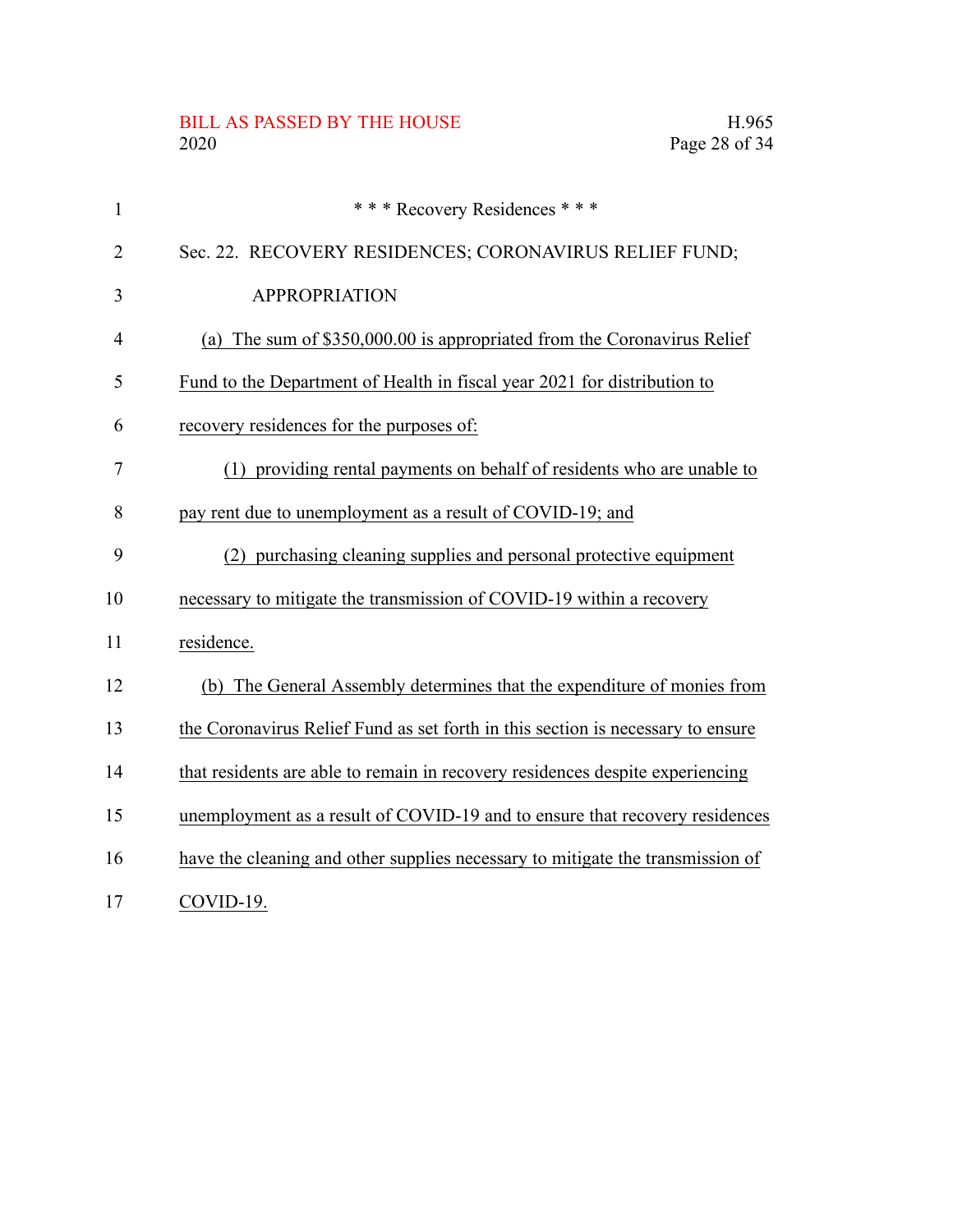#### BILL AS PASSED BY THE HOUSE H.965<br>2020 Page 29 of 34

| $\mathbf{1}$ | *** COVID-19 Public Health Precautions on State Lands ***                        |
|--------------|----------------------------------------------------------------------------------|
| 2            | Sec. 23. AGENCY OF NATURAL RESOURCES; COVID-19 PUBLIC                            |
| 3            | HEALTH EXPENSES ON STATE LANDS;                                                  |
| 4            | <b>APPROPRIATIONS</b>                                                            |
| 5            | In addition to any other funds appropriated to the Agency of Natural             |
| 6            | Resources in fiscal year 2021, the amount of \$3,500,000.00 is appropriated      |
| 7            | from the Coronavirus Relief Fund in fiscal year 2021 for necessary               |
| 8            | expenditures incurred by the Agency for the purpose of implementing COVID-       |
| 9            | 19 public health precautions on lands owned or controlled by the Agency of       |
| 10           | Natural Resources. Eligible projects to implement COVID-19 public health         |
| 11           | precautions include:                                                             |
| 12           | (1) updating of signage or information provided at entry to or access to         |
| 13           | trails, access areas, forests, parks, or other areas where information regarding |
| 14           | COVID-19 public health precautions would be available to the users;              |
| 15           | temporary campsites or structures to allow for proper social<br>(2)              |
| 16           | distancing of users and staff;                                                   |
| 17           | (3) the cost or expense of services or equipment required to clean or            |
| 18           | sanitize public spaces; and                                                      |
| 19           | expanding, improving, or adding public access to State lands and<br>(4)          |
| 20           | public waters to allow greater social distancing among users, including          |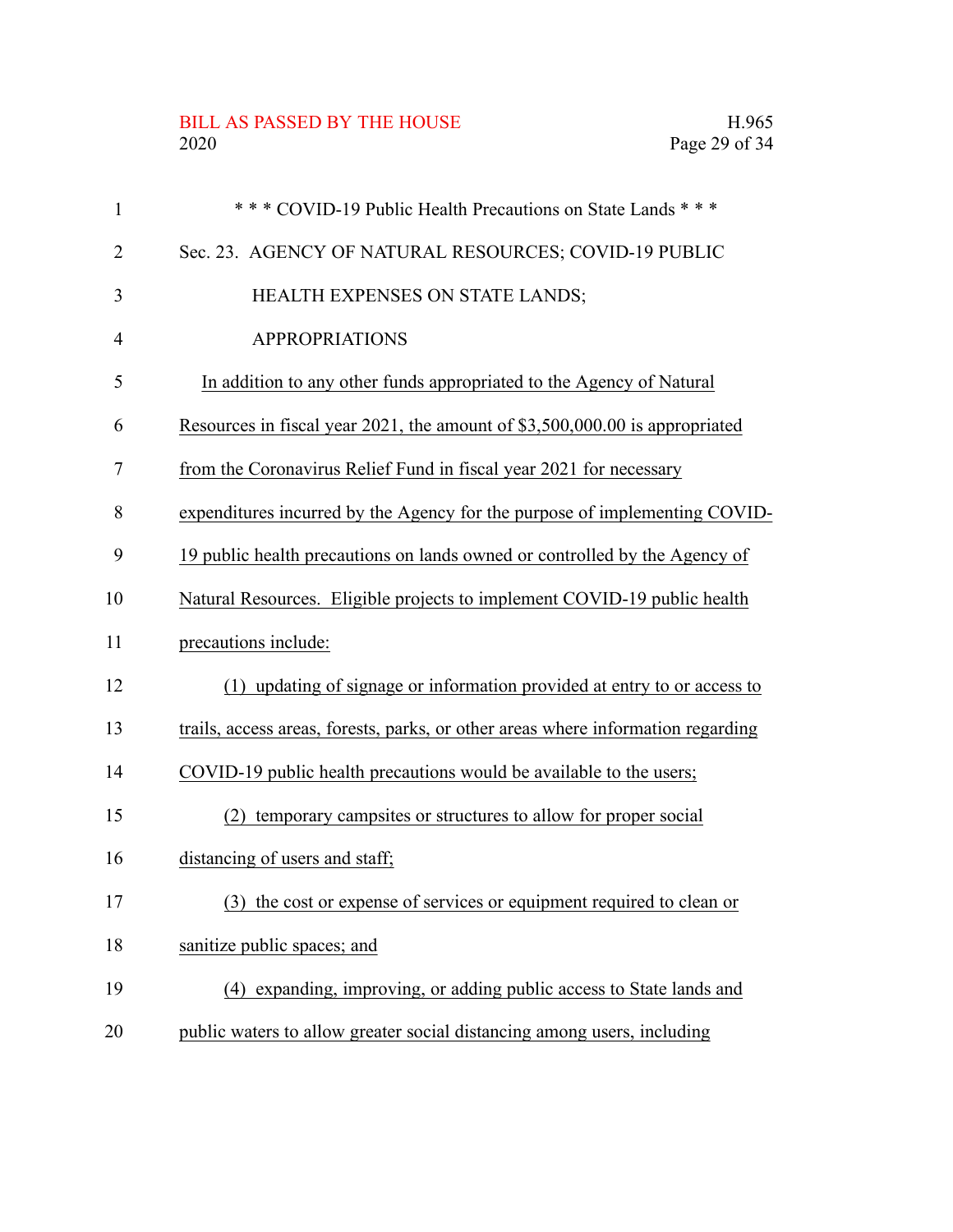# BILL AS PASSED BY THE HOUSE H.965<br>2020 Page 30 of 34

| $\mathbf{1}$   | purchasing, building, repairing, or expanding parking areas, boat ramps,    |
|----------------|-----------------------------------------------------------------------------|
| $\overline{2}$ | restrooms, trail heads, visitor centers, and other amenities.               |
| 3              | *** Legislative Branch; Health and Safety ***                               |
| 4              | Sec. 24. LEGISLATIVE BRANCH; SPACE AND HEALTH AND SAFETY                    |
| 5              | ASSESSMENT; COVID-19 MITIGATION PREPARATION;                                |
| 6              | CORONAVIRUS RELIEF FUND; APPROPRIATION                                      |
| 7              | The sum of up to \$750,000.00 is appropriated from the Coronavirus<br>(a)   |
| 8              | Relief Fund to the Sergeant at Arms in fiscal year 2021 as described below. |
| 9              | (1) Of the amount appropriated in this section, the Sergeant at Arms        |
| 10             | may use up to \$100,000.00 for a short-term and long-term space and health  |
| 11             | and safety needs assessment for the Legislative Branch for COVID-19         |
| 12             | mitigation and meeting social distancing requirements. Any funds not        |
| 13             | expended for the assessment shall be used for the purpose described in      |
| 14             | subdivision $(2)$ of this subsection $(a)$ .                                |
| 15             | Of the amount appropriated in this section, the Sergeant at Arms<br>(2)     |
| 16             | may use up to \$150,000.00 for COVID-mitigation equipment or upgrades to    |
| 17             | the State House, including personal protective equipment (PPE) and other    |
| 18             | health and safety equipment or infrastructure; and                          |
| 19             | (3) Of the amount appropriated in this section, the Sergeant at Arms        |
| 20             | may use up to \$500,000.00 for the costs to purchase any equipment or       |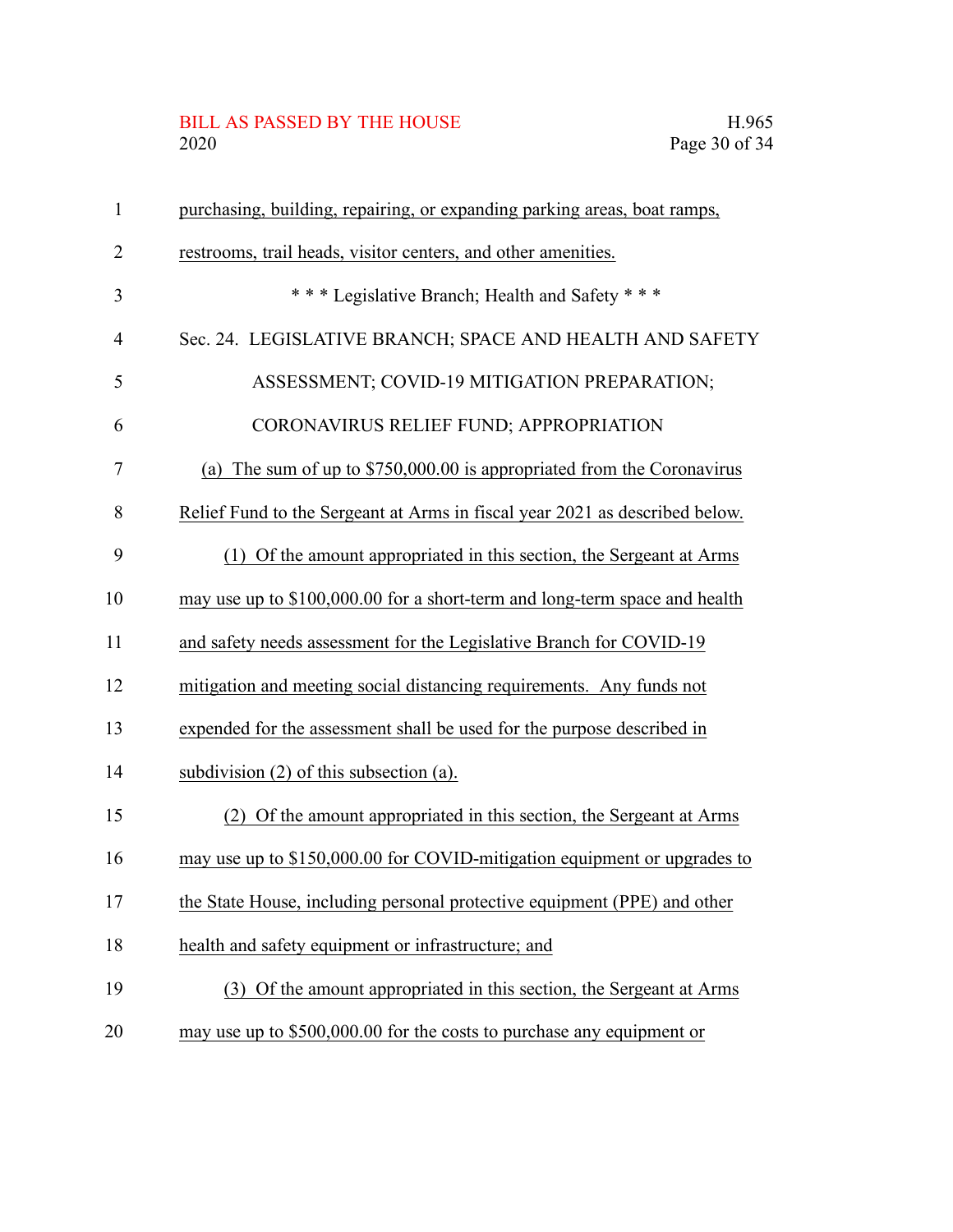# BILL AS PASSED BY THE HOUSE H.965<br>2020 Page 31 of 34

| $\mathbf{1}$ | implement upgrades or space transfers recommended in the assessment                 |
|--------------|-------------------------------------------------------------------------------------|
| 2            | described in subdivision $(1)$ of this subsection $(a)$ .                           |
| 3            | (b) The General Assembly determines that the expenditure of monies from             |
| 4            | the Coronavirus Relief Fund as set forth in this section is necessary for           |
| 5            | addressing the health and safety of legislators, staff, and the public in the State |
| 6            | House and other legislative space for the purpose of COVID-19 mitigation.           |
| 7            | (c) On or before July 10, 2020, the Sergeant at Arms, in consultation with          |
| 8            | the Department of Buildings and General Services, shall contract with an            |
| 9            | independent third party for a short-term and long-term space and health and         |
| 10           | safety needs assessment for the Legislative Branch for COVID-19 mitigation.         |
| 11           | The assessment shall include:                                                       |
| 12           | recommendations for health and safety infrastructure measures<br>(1)                |
| 13           | needed to protect staff, legislators, and the public, mitigate COVID-19, and        |
| 14           | meet social distancing requirements in the State House, and any other               |
| 15           | Legislative Branch space;                                                           |
| 16           | short and long-term options for use of space or development of                      |
| 17           | additional space in the Capitol Complex for legislators, committee meetings,        |
| 18           | and legislative staff offices, including 133 State Street; and                      |
| 19           | short and long-term options for use of space for legislators,<br>(3)                |
| 20           | committee meetings, and legislative staff offices statewide.                        |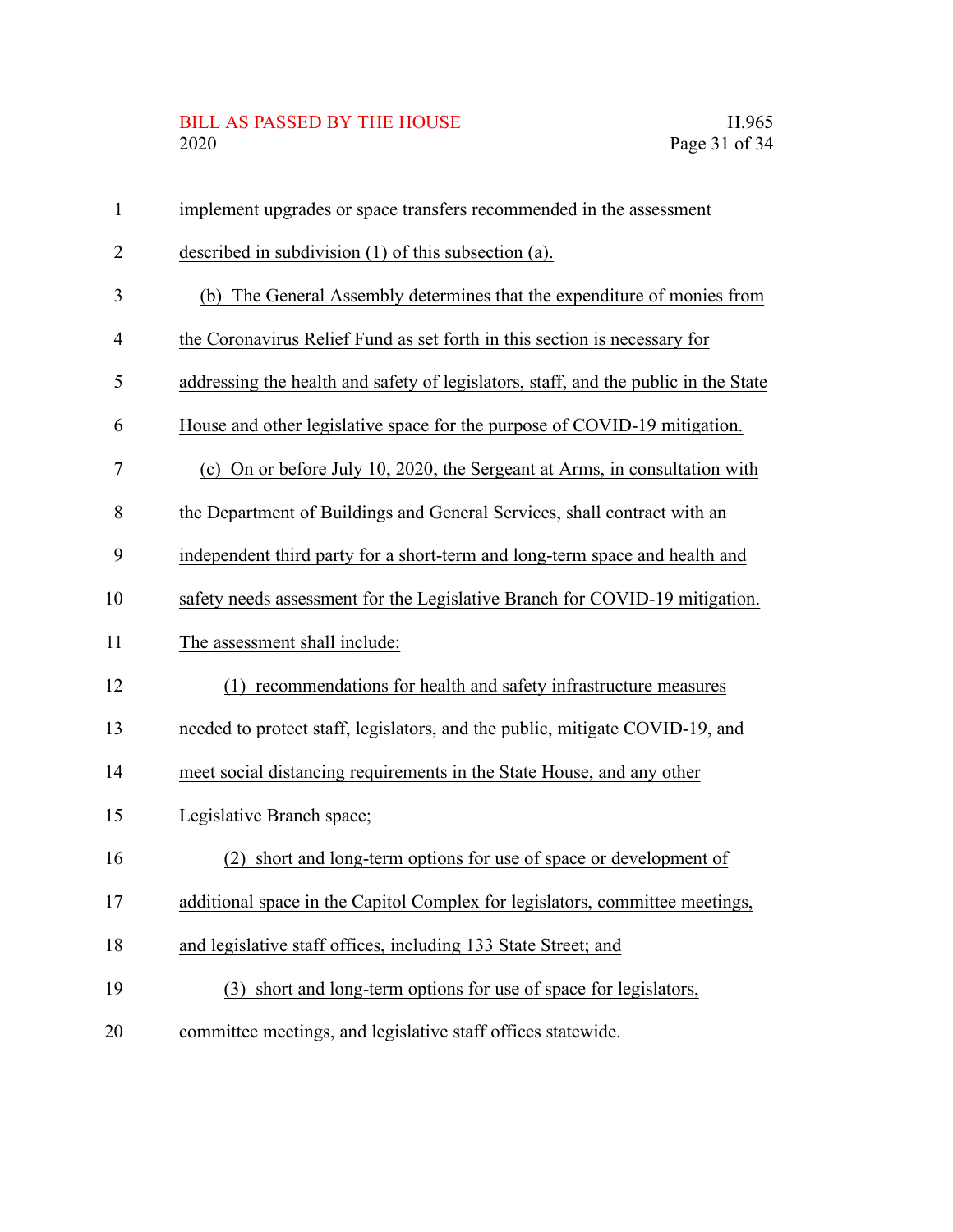#### BILL AS PASSED BY THE HOUSE H.965<br>2020 Page 32 of 34

| $\mathbf{1}$ | (d) On or before August 19, 2020, the Sergeant at Arms shall submit the         |
|--------------|---------------------------------------------------------------------------------|
| 2            | assessment described in subsection (a) of this section to the House Committee   |
| 3            | on Corrections and Institutions and the Senate Committee on Institutions. The   |
| 4            | assessment shall include cost estimates for the recommendations and options     |
| 5            | described in subdivisions $(a)(1)-(3)$ .                                        |
| 6            | (e) Notwithstanding any provision of law to the contrary, the Sergeant at       |
| 7            | Arms may enter into a contract with an independent third party for the          |
| 8            | assessment described in this section without the need to competitively bid such |
| 9            | contracts. For the purposes of the assessment, the public health risk posed by  |
| 10           | COVID-19 shall be deemed to be an emergency situation that justifies the        |
| 11           | execution of sole source contracts pursuant to Bulletin 3.5, the State's        |
| 12           | Procurement and Contracting Procedures.                                         |
| 13           | Sec. 25. LEGISLATIVE INFORMATION TECHNOLOGY;                                    |
| 14           | CORONAVIRUS RELIEF FUND; APPROPRIATION                                          |
| 15           | (a) The sum of \$250,000.00 is appropriated from the Coronavirus Relief         |
| 16           | Fund to the Office of Legislative Information Technology in fiscal year 2021    |
| 17           | for legislative information technology equipment, including any networking      |
| 18           | set-up required for the State House or new legislative space, camera and video  |
| 19           | set-up, and purchasing hardware, such as laptops and tablets.                   |
| 20           | The General Assembly determines that the expenditure of monies from<br>(b)      |
| 21           | the Coronavirus Relief Fund as set forth in this section is necessary for       |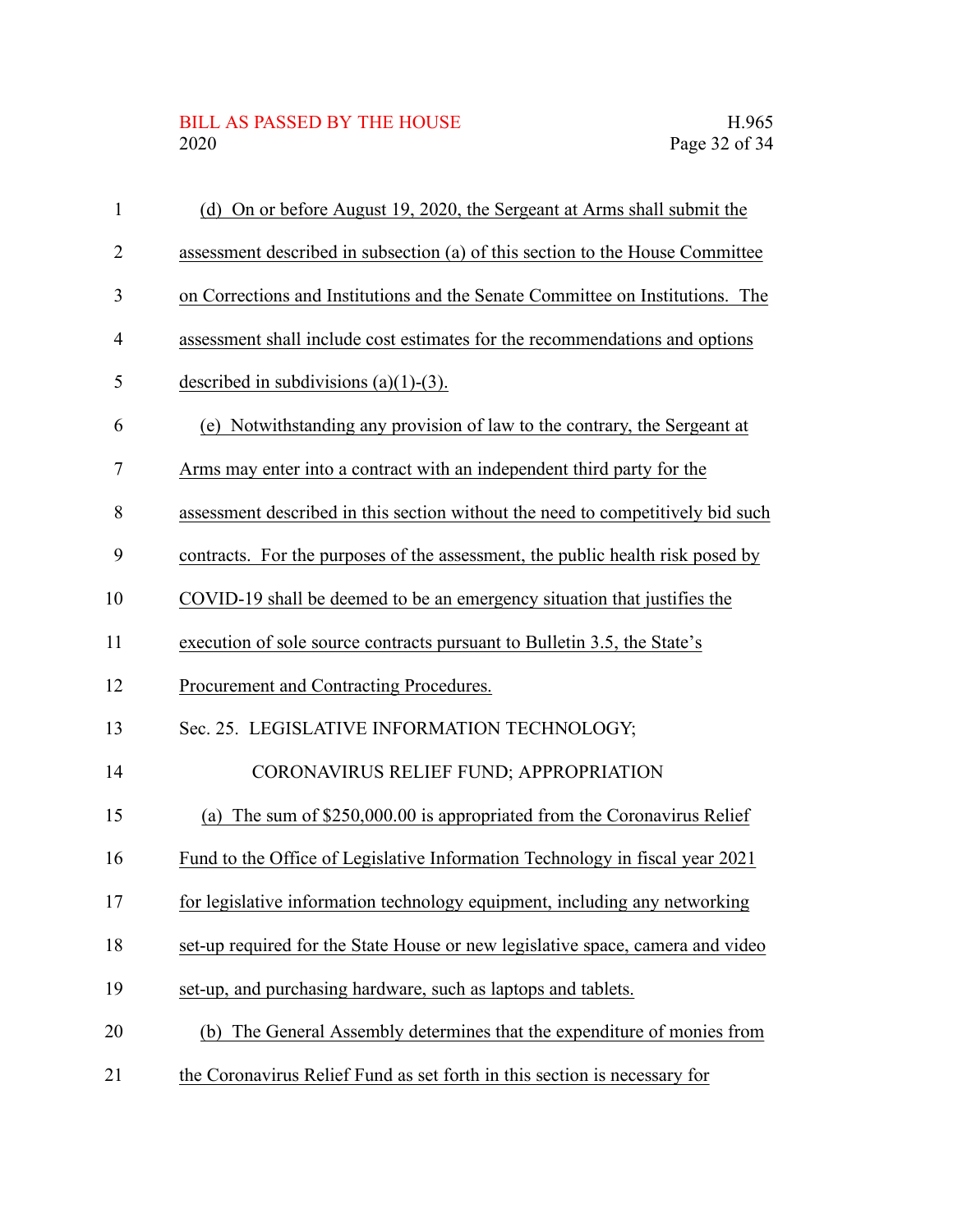## BILL AS PASSED BY THE HOUSE H.965<br>2020 Page 33 of 34

| $\mathbf{1}$   | addressing upgrades to the State House information technology infrastructure,      |
|----------------|------------------------------------------------------------------------------------|
| 2              | the potential transition to a new legislative space to meet social distancing      |
| 3              | requirements, to support a remote work environment for legislators and             |
| $\overline{4}$ | legislative staff, and to ensure remote public access to legislative meetings      |
| 5              | resulting from the COVID-19 emergency.                                             |
| 6              | *** Strategic Plan for Equity and Inclusion ***                                    |
| 7              | Sec. 26. OFFICE OF THE ATTORNEY GENERAL'S STRATEGIC PLAN                           |
| 8              | FOR EQUITY AND INCLUSION PROJECT; CORONAVIRUS                                      |
| 9              | RELIEF FUND; APPROPRIATION                                                         |
| 10             | (a) The sum of \$30,000.00 is appropriated from the Coronavirus Relief             |
| 11             | Fund to the Office of the Attorney General in fiscal year 2021 for purposes of     |
| 12             | the Office's Strategic Plan for Equity and Inclusion project.                      |
| 13             | (b) The General Assembly determines that the expenditure of monies from            |
| 14             | the Coronavirus Relief Fund as set forth in this section:                          |
| 15             | is necessary because race-based disparities and implicit bias continue<br>(1)      |
| 16             | to persist throughout the State of Vermont; and                                    |
| 17             | (2) is due to COVID-19 because its proven disproportionate impact on               |
| 18             | people of color, which has resulted in substantially greater difficulties in their |
| 19             | abilities during the pandemic to find and obtain such services as access to        |
| 20             | justice, housing, employment, transportation, and emergency relief, has            |